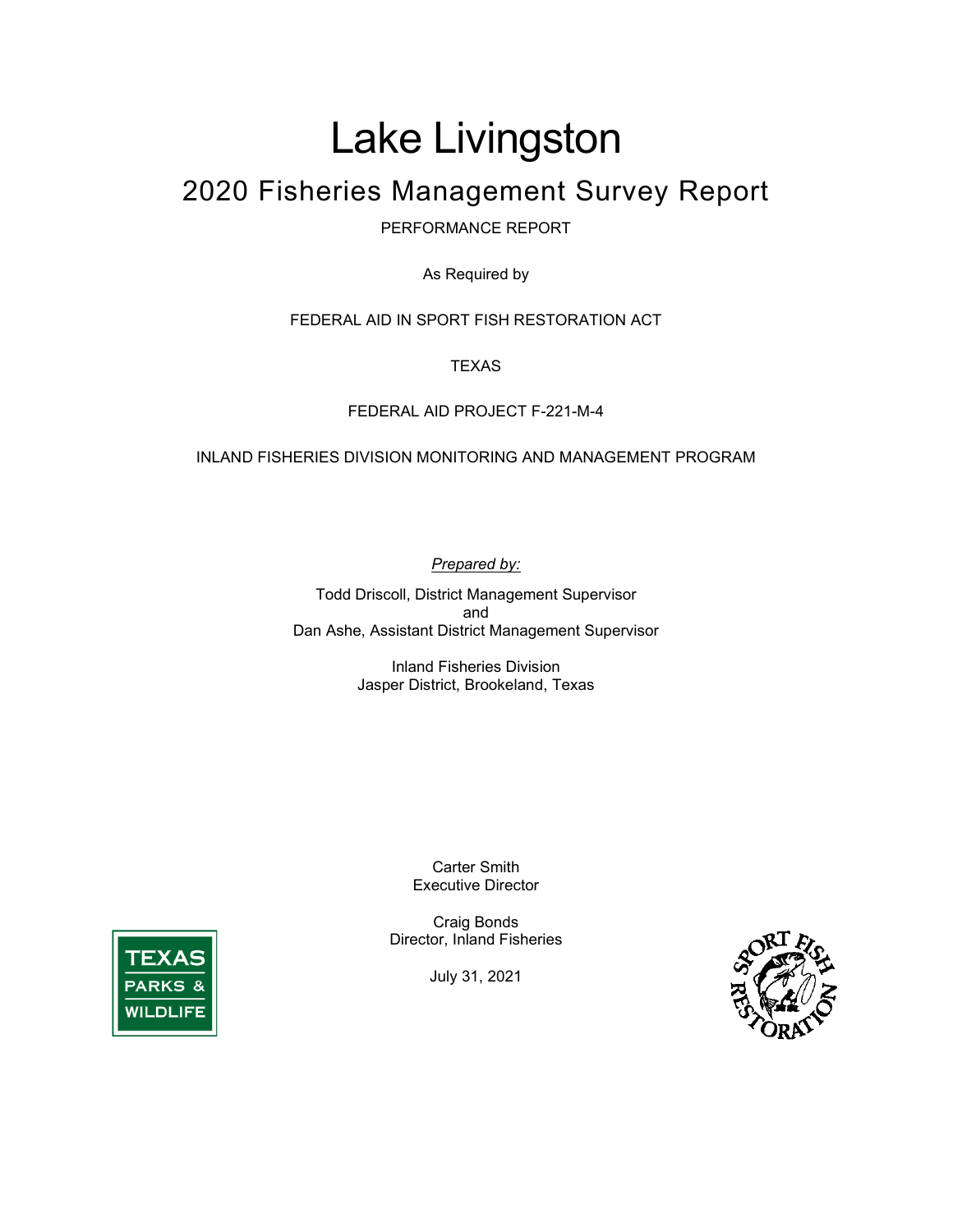### **Contents**

<span id="page-1-0"></span>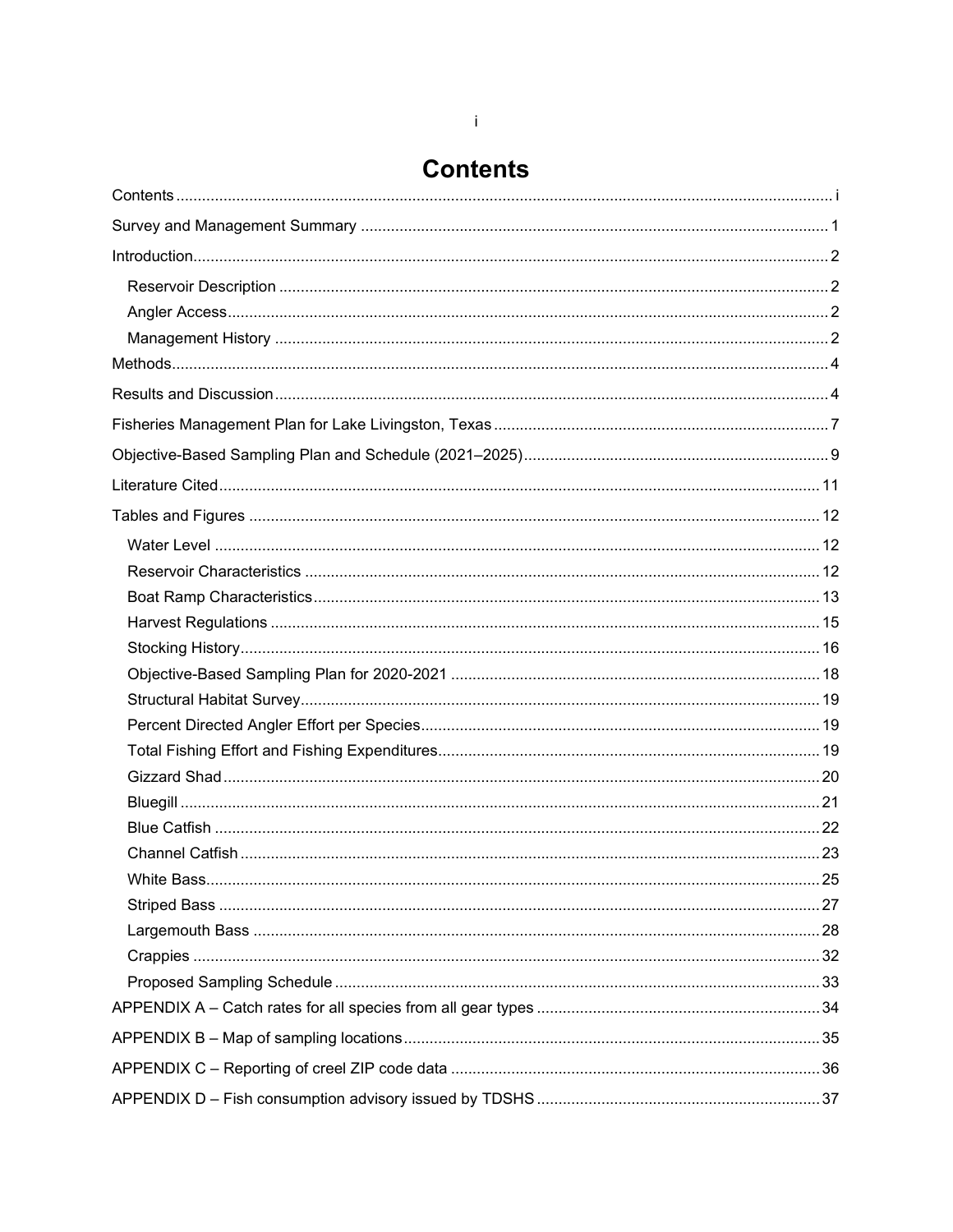### **Survey and Management Summary**

<span id="page-2-0"></span>Fish populations in Lake Livingston were surveyed in 2020 using electrofishing and 2021 using gill netting. Anglers were surveyed from June through August 2020 with a creel survey. Historical data are presented with the 2020-2021 data for comparison. This report summarizes the results of the surveys and contains a management plan for the reservoir based on those findings.

**Reservoir Description:** Lake Livingston is an 83,277-acre mainstream impoundment on the Trinity River in Trinity, Polk, San Jacinto, and Walker counties. The reservoir was constructed in 1969 by the Trinity River Authority (TRA) and the City of Houston for municipal, agricultural, and industrial purposes. In cooperation with the TRA and the City of Houston, East Texas Electric Cooperative operates a hydroelectric facility at the dam (construction completed in June 2020). Private and commercial real estate development, Lake Livingston State Park, and several TRA public parks are present around the lower half of the reservoir. Primary fish habitat is standing timber, woody debris, and boat docks.

**Management History**: Important sport fish include catfishes, White Bass, Largemouth Bass, and crappies. All recreational fisheries have been regulated with statewide length and bag limits, except for the bag limit for Blue and Channel Catfish (50 fish/day; commercial harvest is allowed) and the 48-inch maximum length limit for Alligator Gar. The management plan from the 2016 survey report recommended continued support for the Friends of Lake Livingston (FoLL) Friends of Reservoirs chapter littoral vegetation restoration efforts. Since 2013, FoLL, in cooperation with 8 independent school districts and numerous other partners, has propagated and introduced approximately 35,000 water willow plants at 20 sites throughout the reservoir. Striped Bass are stocked annually to provide TPWD hatcheries a source of broodfish for temperate bass production. Primary management challenges include siltation and habitat loss, and control of invasive species, primarily giant salvinia and water hyacinth.

#### **Fish Community**

- **Prey species:** Gizzard Shad and Threadfin Shad were abundant and provided ample forage for sport fish**.** Bluegill were the most abundant sunfish but catch rate was low (49.0/h) and few fish > 6 inches were collected.
- **Catfishes:** Blue Catfish were abundant over the last three survey years. In 2021, catch rates increased to a historical high for the reservoir (42.7/nn) and ample numbers of fish 12 to 25 inches were available to anglers. Historically, Channel Catfish abundance has been low. Gill net catch rates from the last three surveys ranged from 1.5 to 4.1/nn, and few fish were > 12 inches. Catfishes were the second most popular sportfish during the summer of 2016 and 2020.
- **Temperate basses:** White Bass abundance has increased considerably over the last three survey years. In 2021, the catch rate was 21.5/nn, a historical high for the reservoir. Size structure and fish condition were desirable. The White Bass fishery was the most popular during the summer of 2016 and 2020, and the average angler catch rate was 4.3/h. Striped Bass abundance has been relatively low and no fish were collected from the 2021 gill net survey. No directed angling effort for Striped Bass was observed during the last three creel surveys.
- **Largemouth Bass:** Largemouth Bass abundance has been relatively low. Electrofishing catch rates did increase in 2016 and 2020, but few legal-size fish were available to anglers. No directed effort for Largemouth Bass was observed during the summer 2020 creel survey. Largemouth Bass had adequate growth rates (average age at 14 inches was 1.6 years).
- **Crappies:** Trap net catch rates of crappies have been historically low, and trap net surveys were discontinued in 2016. Few anglers target crappies.

**Management Strategies**: Continue to support habitat enhancement efforts by FoLL. Stock Florida Largemouth Bass every four years. Change the Channel and Blue Catfish harvest regulation to a no minimum length limit/50-fish daily bag limit, of which no more than five fish 30 inches or larger may be retained. Stock Striped Bass annually through 2023, then evaluate tailrace abundance and water temperatures. Consult with TRA regarding navigation lane boating hazards. Support TRA as needed with control of invasive aquatic vegetation.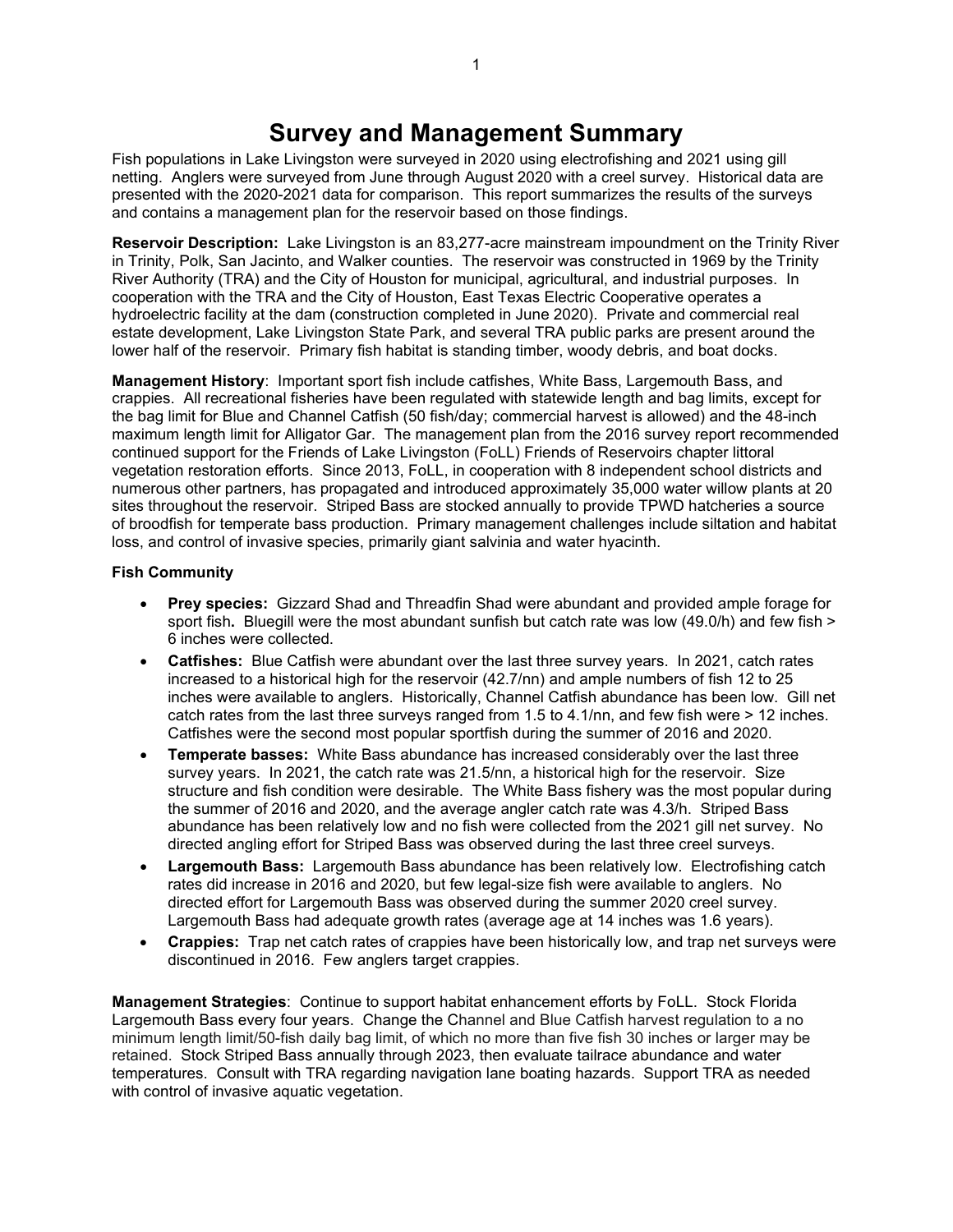### **Introduction**

<span id="page-3-0"></span>This document is a summary of fisheries data collected from Lake Livingston from 2020-2021. The purpose of the document is to provide fisheries information and make management recommendations to protect and improve the sport fishery. While information on other fishes was collected, this report deals primarily with major sport fishes and important prey species. Historical data are presented with the 2020- 2021 data for comparison.

### Reservoir Description

<span id="page-3-1"></span>Lake Livingston is located on the Trinity River in Trinity, Polk, San Jacinto, and Walker counties, approximately 60 miles northeast of Houston. The 83,277-acre reservoir was constructed in 1969 by the Trinity River Authority (TRA) and the City of Houston to provide water for municipal, agricultural, and industrial purposes. In cooperation with the TRA and the City of Houston, East Texas Electric Cooperative (ETEC) operates a hydroelectric facility at the dam (construction completed in June 2020). Lake Livingston was eutrophic with a mean TSI chl-*a* of 61.7 (Texas Commission on Environmental Quality 2020). Lake Livingston has a drainage area of approximately 15,700 square miles and a shoreline length of approximately 350 miles. Aquatic habitat was limited and consisted of standing timber, woody debris, and boat docks. In 2015, the Texas Department of State Health Services (TDSHS) issued a fish consumption advisory for seven fish species (including Blue Catfish and White Bass) (Appendix D). In 2016, adult zebra mussels were found in Lake Livingston, and in 2017 the reservoir was officially classified as infested (established, reproducing population). However, abundance of adult zebra mussels remains low, as TRA and Texas Parks and Wildlife Department (TPWD) have not observed any adults on reservoir infrastructure or settlement samplers. There is considerable private and commercial real estate development, as well as Lake Livingston State Park and several TRA public parks, around the lower half of the reservoir. Other physical characteristics of Lake Livingston are in Table 1.

### Angler Access

<span id="page-3-2"></span>Lake Livingston has 29 public boat ramps and one private boat ramp. Additional boat ramp characteristics are in Table 2. Shoreline access is limited to public boat ramp areas. Fishing piers are present at Wolf Creek, Tigerville Park, and Lake Livingston State Park.

### Management History

<span id="page-3-3"></span>**Previous management strategies and actions:** Management strategies and actions from the previous survey report (Driscoll and Ashe 2017) included:

1. Support littoral habitat enhancement efforts by the Friends of Lake Livingston (FoLL) Friends of Reservoirs chapter.

**Action:** Funding has been provided to FoLL via Reservoir Fisheries Habitat Partnership and TPWD Conservation License Plate grants. With logistical support from 8 independent school districts, 15 local partners, the Texas Department of Criminal Justice (TDCJ)-Ellis Unit, Lee College, TRA, and TPWD, FoLL has propagated and introduced approximately 35,000 water willow plants at 20 sites throughout the reservoir, including 25,000 since 2017.

2. Stock Striped Bass annually to enhance the population and support hatchery broodfish collections below the Lake Livingston dam.

**Action:** Striped Bass were stocked annually from 2017-2020.

3. Continue to support efforts of TRA to control giant salvinia, water hyacinth, and water lettuce.

**Action:** Annual vegetation surveys have been conducted in cooperation with TRA. Approximately \$25,000 has been provided by TPWD each year for herbicides and equipment maintenance.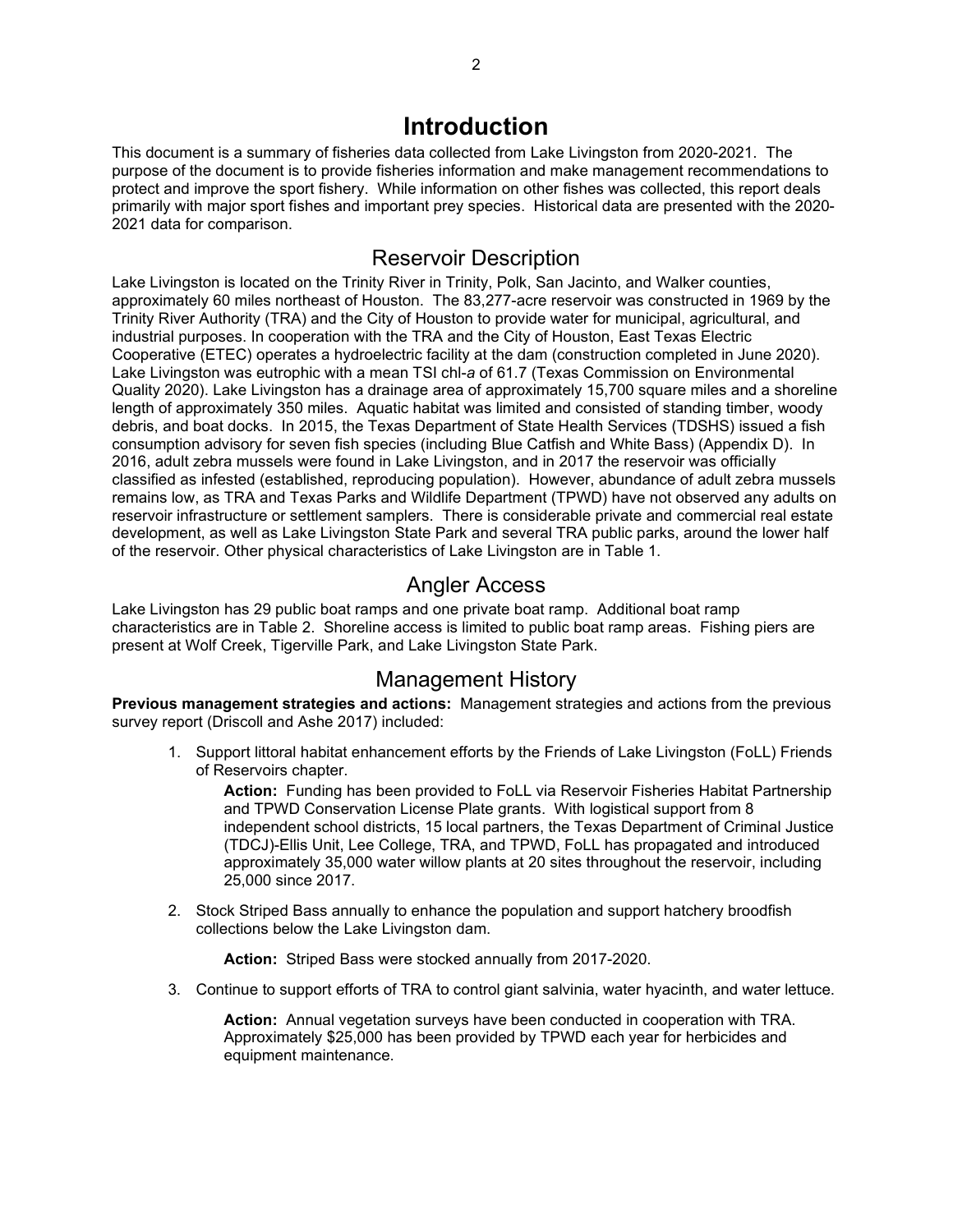**Harvest regulation history:** Sport fishes in Lake Livingston are currently managed with statewide regulations, except for the 50-fish bag limit for Blue and Channel Catfish and the 48-inch maximum length limit for Alligator Gar. Current regulations are found in Table 3.

**Stocking history:** Since 1977, Striped Bass have been stocked annually, except for 1981, 1990, 1991, and 2001. Florida Largemouth Bass (FLMB) have been stocked periodically, most recently in 2017 and 2020. A complete stocking history is presented in Table 4.

**Vegetation/habitat management history:** Historically, water hyacinth and water lettuce have been problematic at Lake Livingston. During 2000–2010, abundance varied from 100–1,000 acres (approximately 90% of coverage was water hyacinth). Low water in 2011 reduced coverages significantly. Since then, plants have been scattered reservoir-wide, but total coverage has been < 50 acres. Giant salvinia was first discovered in 2011. The TRA has treated giant salvinia, water hyacinth, and water lettuce with herbicides annually to minimize plant coverage.

Historically, TPWD and Texas Black Bass Unlimited planted native aquatic vegetation at several sites throughout the reservoir, but no long-term plant survival occurred. Since 2013, FoLL has introduced over 35,000 water willow plants at 20 total sites, and in 2020, plants were surviving at 10 of these sites.

**Water transfer:** Lake Livingston was built by the TRA for municipal water supply. The TRA functions as a water wholesaler to the Houston/Galveston metropolitan complex and surrounding areas. Municipal water from Lake Livingston is also provided to Huntsville, Trinity County, and Livingston. The Luce Bayou Interbasin Project, which will transfer 500 million gallons of raw water per day from the Trinity River below Lake Livingston to Lake Houston, is scheduled for completion in 2021. This project will supplement the existing Trinity River Pump Station near Liberty, which provides up to 700 million gallons of water per day, either directly to industrial users or to water treatment plants in the Houston area.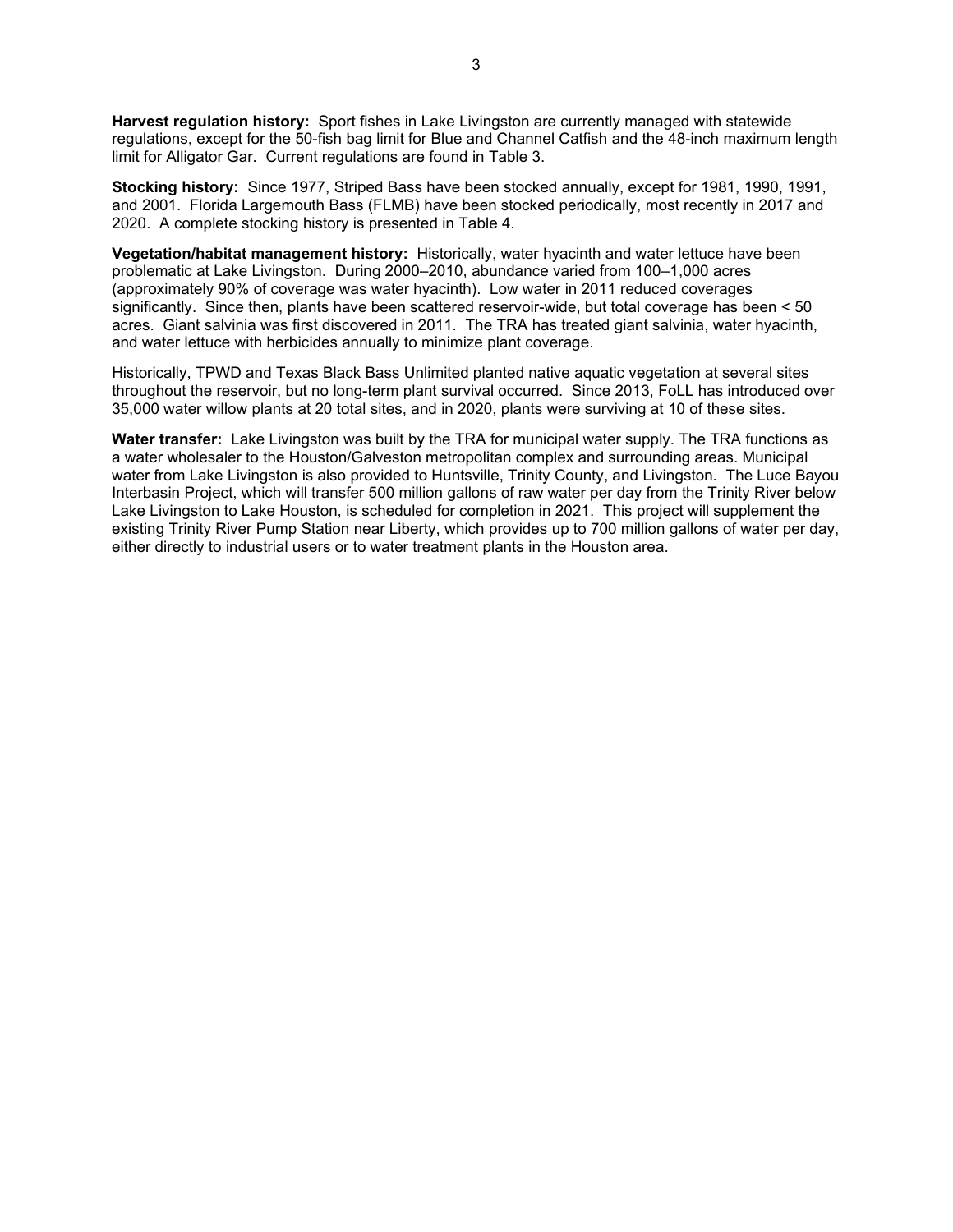### **Methods**

<span id="page-5-0"></span>Surveys were conducted to achieve survey and sampling objectives in accordance with the objectivebased sampling (OBS) plan for Lake Livingston (Driscoll and Ashe 2017). Primary components of the OBS plan are listed in Table 5. Due to poor habitat conditions throughout a majority of the reservoir, the Largemouth Bass population is primarily confined to embayments and creek arms. In 2016 and 2020, fall electrofishing sites were randomly selected within 10 creeks and embayments that provided more desirable centrarchid habitat and were sampled during daytime (reservoir is shallow and turbid). Otherwise, all surveys were conducted according to the Fishery Assessment Procedures (TPWD, Inland Fisheries Division, unpublished manual revised 2017).

**Electrofishing** – Largemouth Bass, Sunfishes, Gizzard Shad, and Threadfin Shad were collected by fall electrofishing in 2011 (2.0 hours at 24, 5-min stations), 2016 (2.2 hours at 26, 5-min stations), and 2020 (2.0 hours at 24, 5-min stations). Catch per unit effort (CPUE) for electrofishing was recorded as the number of fish caught per hour (fish/h) of actual electrofishing. Ages for Largemouth Bass were determined using otoliths from 10 randomly selected fish (range 13.5 to 14.5 inches).

**Gill netting** – Blue Catfish, Channel Catfish, White Bass, and Striped Bass were collected by gill netting (15 net nights at 15 stations) in 2012, 2017, and 2021. CPUE for gill netting was recorded as the number of fish caught per net night (fish/nn).

**Genetics** – Genetic analysis of Largemouth Bass was conducted according to the Fishery Assessment Procedures (TPWD, Inland Fisheries Division, unpublished manual revised 2017). Micro-satellite DNA analysis was used to determine genetic composition of individual fish.

**Statistics** – Sampling statistics (CPUE for various length categories), structural indices [Proportional Size Distribution (PSD), terminology modified by Guy et al. 2007], and condition indices [relative weight (W*r*)] were calculated for target fishes according to Anderson and Neumann (1996). Index of Vulnerability (IOV) was calculated for Gizzard Shad (DiCenzo et al. 1996). Standard error (SE) was calculated for structural indices and IOV. Relative standard error (RSE = 100 X SE of the estimate/estimate) was calculated for all CPUE and creel statistics.

**Creel survey** – An annual roving creel survey was conducted from June 2011 through May 2012, but only data from the June through August 2011 quarter are presented for appropriate trend comparisons with 2016 and 2020 data. A summer quarter roving creel survey was conducted from June through August in 2016 and 2020. Angler interviews were conducted on 5 weekend days and 4 weekdays per quarter to assess angler use and fish catch/harvest statistics in accordance with the Fishery Assessment Procedures (TPWD, Inland Fisheries Division, unpublished manual revised 2017). Total angler catch of Largemouth Bass  $\geq 4$ , 7, and 10 pounds was also estimated. Anglers were asked if released fish were within weight categories. Harvested fish lengths were converted to weights for classification (19 inches = 4 pounds; 23 inches = 7 pounds; 25 inches = 10 pounds). Harvested and released fish were combined to represent total catch for weight categories.

**Habitat** – A structural habitat survey was conducted in 2016. Aquatic vegetation surveys were conducted from 2017 - 2020 to monitor giant salvinia and water hyacinth, and coverages were assessed with the digital shapefile method (TPWD, Inland Fisheries Division, unpublished manual revised 2017).

<span id="page-5-1"></span>**Water level** – Source for water level data was the United States Geological Survey (USGS 2021).

### **Results and Discussion**

**Habitat:** A habitat survey was last conducted in 2016 (Driscoll and Ashe 2017). Littoral zone structural habitat consisted primarily of natural shoreline, bulkhead, and boat docks (Table 6). An area of approximately 5,800 acres of standing timber occupies the middle portion of the reservoir. Aquatic vegetation was limited to detrimental plants (e.g., giant salvinia, water hyacinth, and water lettuce), but coverages were limited. Water hyacinth and water lettuce were scattered throughout the reservoir and comprised < 10 acres. Giant salvinia is primarily confined to White Rock Creek, Brushy Creek, and the Fingers backwater area of the reservoir. Current coverage is < 30 acres.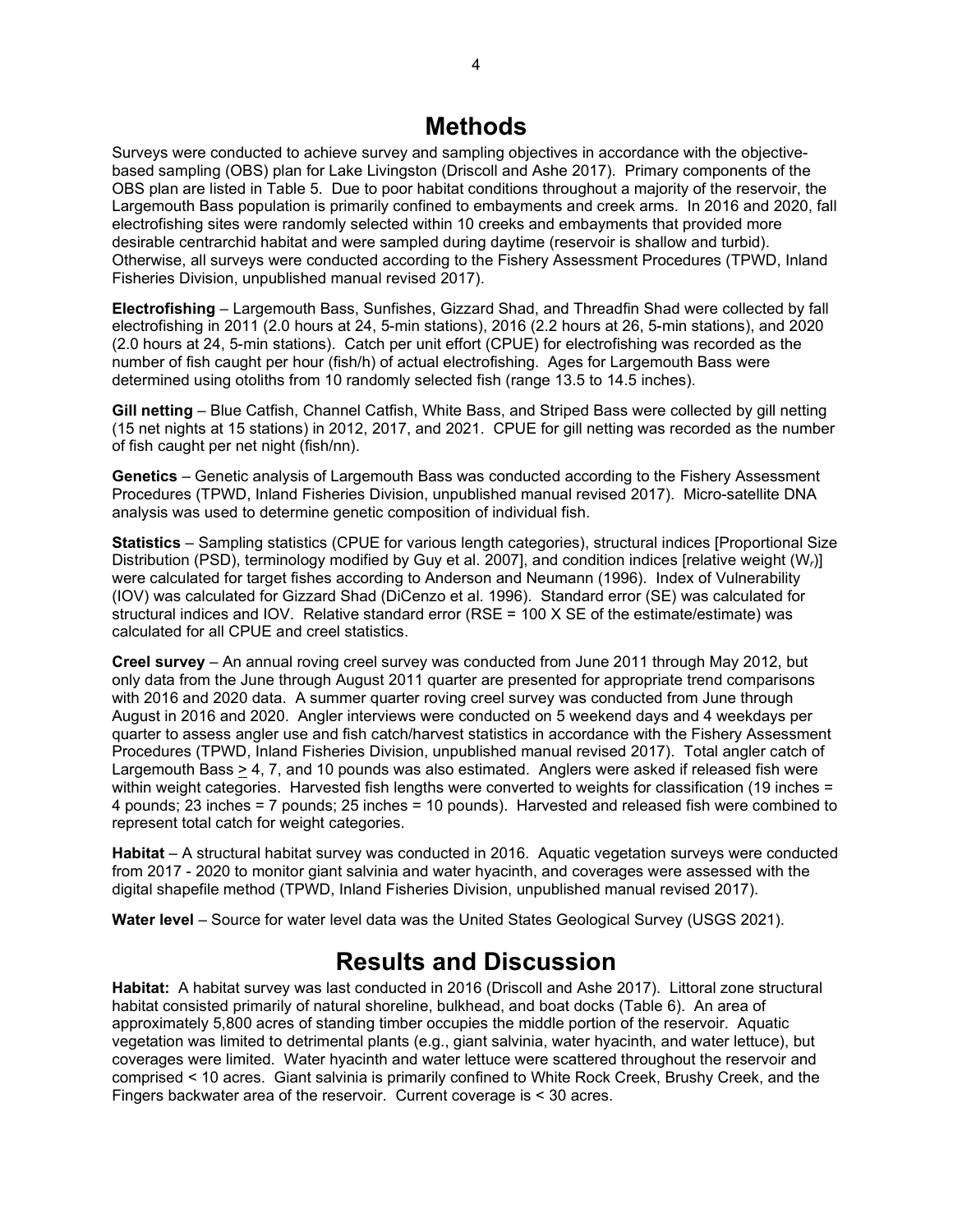Sedimentation due to turbid inflows has occurred at high rates in the upper third of the reservoir and at the mouths of all creeks where flow rates slow and suspended sediments settle. Deposition of sediment has degraded considerable amounts of littoral habitat and isolated productive backwater areas from the reservoir.

**Creel:** The popularity of the White Bass fishery has increased considerably over the last three creel survey periods, from 12% of directed angling effort in 2011 to 58% in 2020 (Table 7). The proportion of directed angling effort for catfishes has declined over the same survey periods from 45% in 2011 to 19% in 2020. Angling effort for Largemouth Bass has also declined. Approximately 25% of anglers targeted Largemouth Bass in 2011, compared to 14% in 2016 and 0% in in 2020. Although total angling effort has been relatively low, effort did increase over the last three creel survey periods from 23,178 hours (2011) to 55,070 hours (2020) (Table 8). Similarly, total angler expenditures also increased across periods and was \$338,482 in 2020.

**Prey species:** In 2020, Gizzard Shad and Threadfin Shad abundance was high, with electrofishing catch rates of 290.0 and 3,787.5/h, respectively (Figure 2 and Appendix A). Most Gizzard Shad were available as prey (IOV = 94). Other prey species included sunfishes [Bluegill (Figure 3), Longear Sunfish, and Redear Sunfish], but abundance was low (combined catch rate of 64.0h; Appendix A).

**Catfishes:** Blue Catfish gill net catch rates were relatively high and stable in 2012 (34.8/nn) and 2017 (28.7/nn) (Figure 4). In 2021, catch rates increased to a historical high for the reservoir (42.7/nn). Size structure also improved over the last three surveys as reflected by increasing PSD values (14 in 2012; 25 in 2021). Fish condition was moderate as W*r* for most fish ranged from 80 to 120, indicating adequate prey availability.

Historically, Channel Catfish abundance has been low. Gill net catch rates from the last three surveys ranged from 1.5 to 4.1/nn, and few fish were > 12 inches (Figure 5).

Catfish anglers (rod and reel only) accounted for 18.9% of the total angling effort during the summer of 2020 (Table 7). Angler catch rates declined from 1.5/h in 2011 to 0.6/h in 2020 (Table 9). In 2020, total estimated harvest was 2,260 fish; 2,019 were Blue Catfish (89%; Figure 6) and 241 were Channel Catfish (11%; Figure 7). Anecdotal information indicates that passive gear angling is popular and likely accounts for most of the annual catfish harvest, and these anglers were not included during creel surveys.

**Temperate basses:** Gill net surveys indicate increasing recruitment and abundance of White Bass. Since 2015, Trinity River inflows were relatively high during the winter and spring seasons of most years which likely resulted in favorable spawning conditions and strong year classes. Gill net catch rates were 3.1, 11.3, and 21.5/nn (a historic high for the reservoir) in 2012, 2017, and 2021, respectively (Figure 8). Fish were in adequate condition, as W*r* for most inch groups exceeded 90. The White Bass fishery was the most popular during 2016 (39.2% of angling effort) and 2020 (58.3% of angling effort) (Table 7). Angler catch rate in 2020 was relatively high (4.3/h) and increased from previous years (Table 10). Total angler harvest also increased over the last three survey periods and was 35,916 fish in 2020 (Table 10 and Figure 9).

Striped Bass have been stocked annually to maintain a broodfish source for hatchery production of Striped Bass, Palmetto Bass, and Sunshine Bass. However, survival of stocked fry and fingerlings has been relatively low, as evidenced by gill net surveys in the reservoir. Gill net catch rates in 2012 (1.5/nn) and 2017 (0.9/nn) were low, and no fish were collected in 2020 (Figure 10). In addition, during the last several years few adult fish have been collected for hatchery production from the tailrace below the dam. Few anglers target Striped Bass. During the last three creel survey periods, no directed effort was documented (Table 7) and only two fish were observed as harvested (Figure 11).

**Largemouth Bass:** Limited littoral habitat has inhibited Largemouth Bass recruitment and abundance. Historically, fall electrofishing catch rates of Largemouth Bass from random, reservoir-wide surveys have been low (< 20/h) and in 2011, the catch rate was 7.5/h (Figure 12). Beginning in 2016, surveys were restricted to random sampling within 10 creeks and embayments with more desirable habitat. Although catch rates were higher and similar among years (2016 = 39.2/h; 2020 = 37.5/h), catch was relatively low and few fish > 14 inches were observed (Figure 13). Growth of Largemouth Bass was desirable; average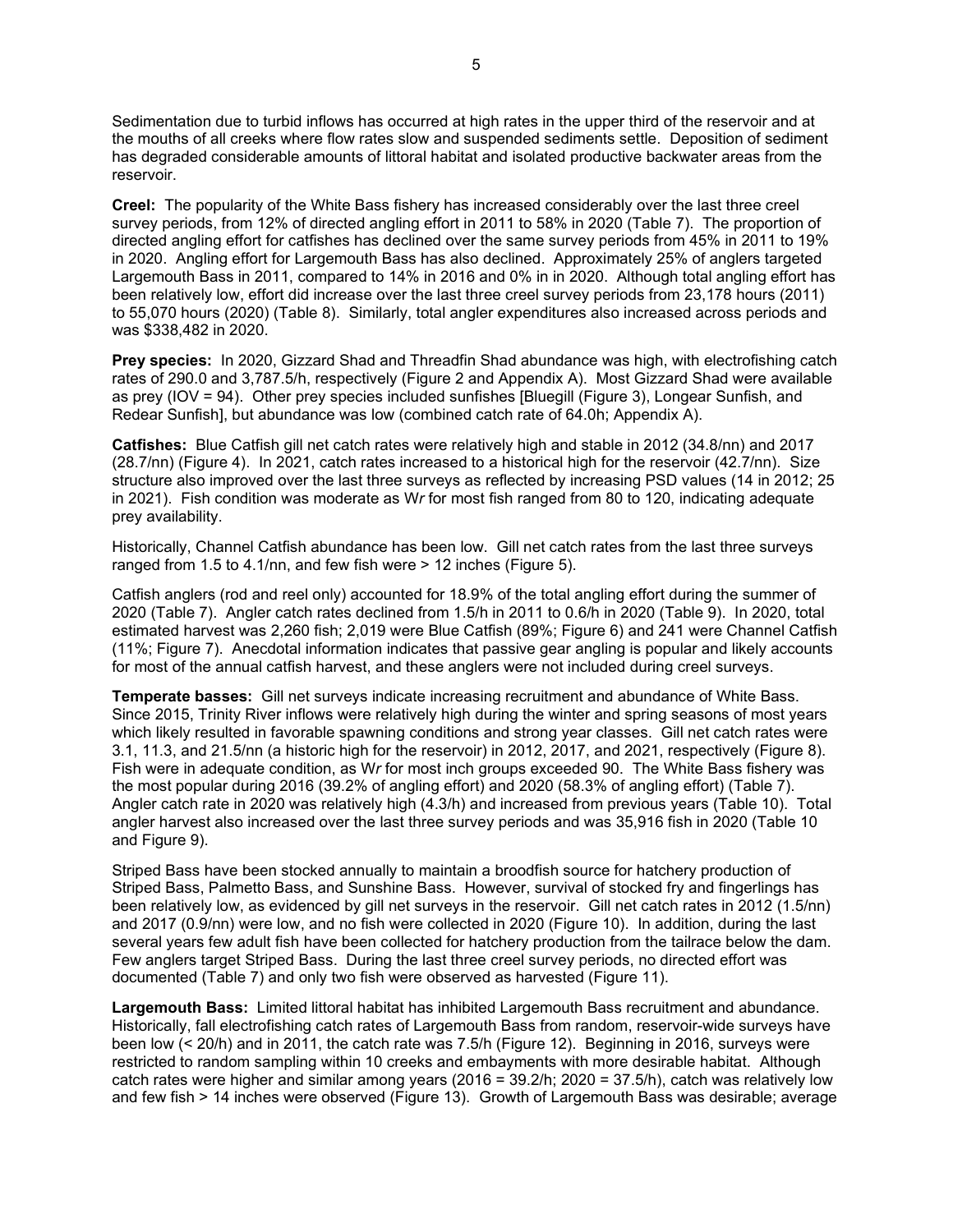age at 14 inches (13.5 to 14.5 inches) was 1.6 years ( $N = 10$ ; range =  $1 - 2$  years). Body condition from the past three surveys was adequate, as relative weight was > 90 for most size classes of fish. In 2020, FLMB genetic influence was relatively low and similar to that from 2011 (Table 14).

Popularity of the Largemouth Bass fishery has declined. During the summer quarter in 2011, 25% of the angling effort was directed at Largemouth Bass (Table 7). In 2016, directed angler effort declined to 14%, and in 2020, no directed effort was observed. Although some smaller local tournaments are conducted on the reservoir each year, none were observed during the last three creel survey periods (Table 11).

**Crappies:** White and Black Crappie were present, but population abundance has been low. Trap netting for crappies was discontinued in 2016 due to historically poor catch rates (typically < 2.0/nn). Few anglers target crappies (< 4% of the total angling effort) (Table 7).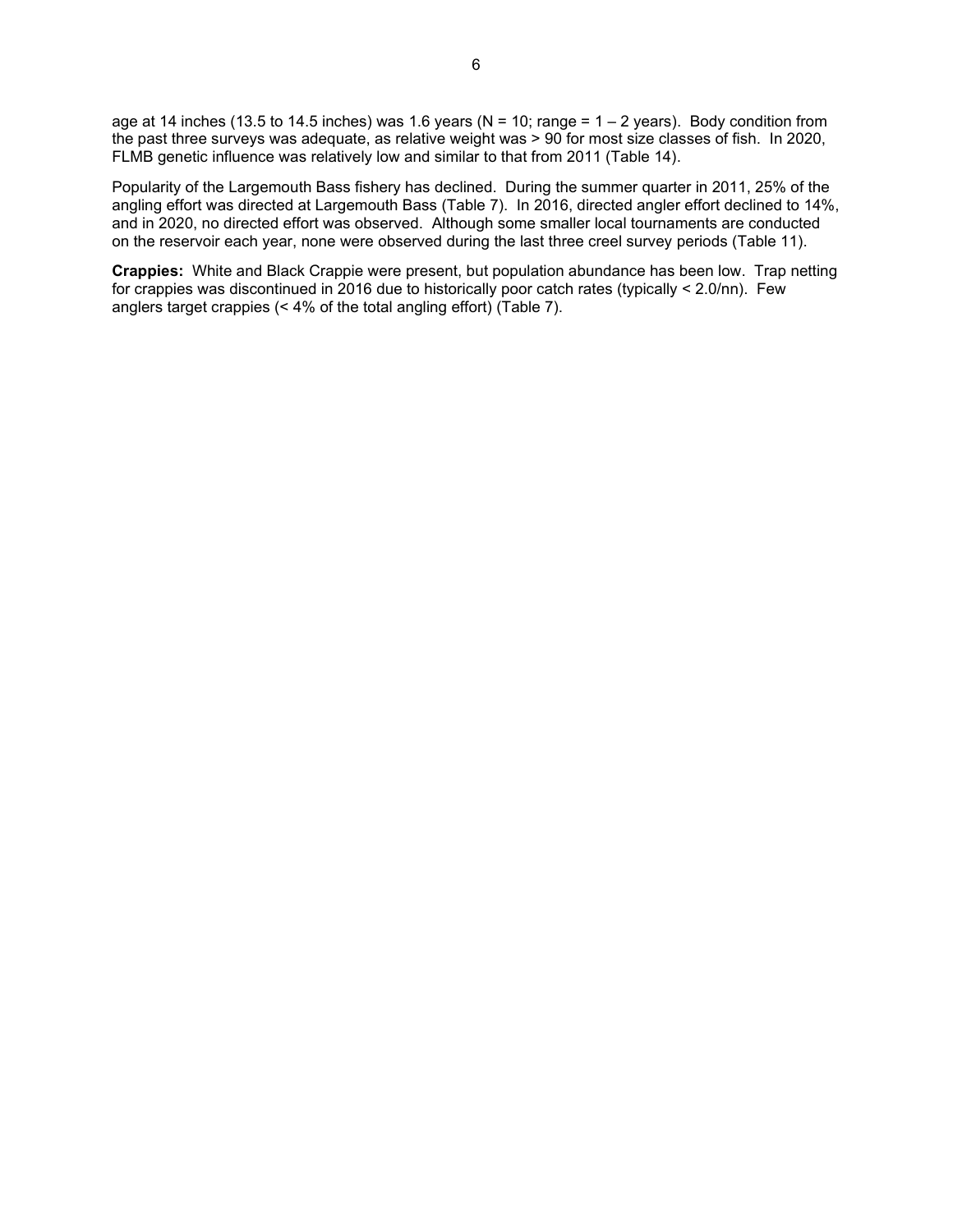### <span id="page-8-0"></span>**Fisheries Management Plan for Lake Livingston, Texas**

Prepared – July 2021

**ISSUE 1:** Littoral habitat degradation and siltation limit centrarchid recruitment and abundance. Since 2013, FoLL, in cooperation with 8 independent school districts and numerous other partners, has propagated and introduced approximately 35,000 water willow plants at 20 sites throughout the reservoir. Since 2017, TPWD, FoLL, and the TDCJ-Ellis Unit have collaborated to construct and introduce approximately 200 plastic fish attractors at 17 sites.

#### MANAGEMENT STRATEGIES

- 1. Continue to support habitat enhancement efforts by FoLL and assist with grant applications to maintain funding.
- 2. Monitor water willow planting sites to document progress. When appropriate, recommend changes that may improve project efficiency and success.
- 3. Stock FLMB fingerlings every four years (1,000 fish/km of shoreline with suitable habitat; 100,000 fish total) to increase fishing quality. Continue to monitor angler catch of Largemouth Bass  $\geq 8$ pounds and FLMB genetics to document stocking efficacy.
- **ISSUE 2:** Channel and Blue Catfish harvest at Lake Livingston has been regulated with a 12-inch minimum length limit and 50-fish daily bag limit since 1995. Beginning in 2017, a statewide effort was initiated to reduce complexity of existing catfish harvest regulations. Public input was requested to ensure that regulations were consistent with the desires of catfish anglers. The Blue Catfish population at Lake Livingston is abundant, anglers are harvest-oriented, and there is little concern for overharvest.

#### MANAGEMENT STRATEGY

- 1. Effective September 1, 2021, Channel and Blue Catfish harvest will be regulated with no minimum length limit and a 50-fish daily bag limit, of which no more than five fish 30 inches or larger may be retained.
- **ISSUE 3:** Since 1977, Striped Bass have been stocked annually, excluding four years. Historically, Striped Bass broodfish were collected from the Lake Livingston tailrace for statewide hatchery production of Striped Bass, Palmetto Bass, and Sunshine Bass, and the tailrace supported a productive Striped Bass fishery. However, Striped Bass abundance in the tailrace has been relatively low the past few years and no broodfish have been collected since 2019. Operation of the ETEC hydroelectric facility (completed in June 2020) could result in increased temperatures of reservoir discharges, further reducing Striped Bass abundance. As part of the post-startup monitoring plan, ETEC is required to monitor tailrace water temperatures and take mitigative steps once water temperatures and dissolved oxygen levels reach 30.5°C and 3.5mg/L, respectively. Striped Bass abundance in the reservoir has also been low, and no directed angling effort has been observed during the last three creel surveys.

#### MANAGEMENT STRATEGIES

1. Continue to stock Striped Bass fry or fingerlings annually through 2023 in the reservoir and tailrace. Stocking rates will be based on production and availability from hatcheries.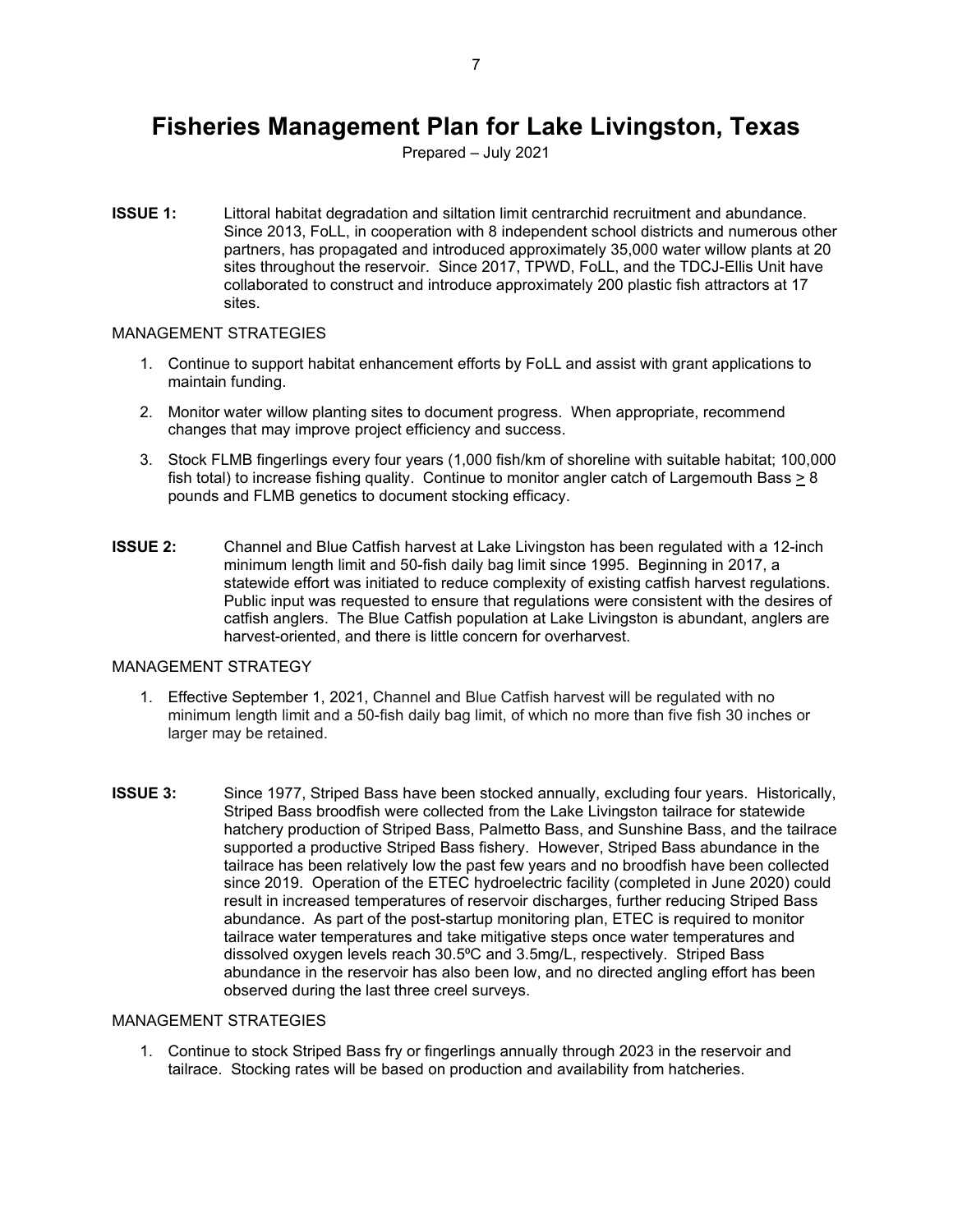- 2. During 2022 and 2023, evaluate Striped Bass abundance in the tailrace during the spring and water temperatures during the summer. If no Striped Bass are observed and summer water temperatures routinely exceed 31°C, explore other viable options to mitigate for the loss of available broodfish that have historically been collected in the tailrace.
- **ISSUE 4:** The historical Trinity River (above U.S. Highway 190) and White Rock Creek channels are delineated with red and green navigation markers and serve as boat lanes. However, due to high siltation rates, a  $1$ -km section of the Trinity River navigation lane is  $\leq 3$  feet deep and woody debris is abundant. A 0.5-km section of the White Rock Creek lane is < 1 foot deep and not navigable. Both locations are safety hazards for boaters.

#### MANAGEMENT STRATEGY

- 1. Consult with TRA regarding appropriate strategies to address navigation hazards.
- **ISSUE 5:** Although White Bass and Blue Catfish populations are abundant and provide the most popular fisheries, the TDSHS issued a fish consumption advisory in 2015.

#### MANAGEMENT STRATEGY

- 1. Promote these fisheries when appropriate, but ensure anglers are aware of the consumption advisory.
- **ISSUE 6:** Historically, water hyacinth and water lettuce coverages have impeded access. Giant salvinia was discovered in 2011. Although coverages of these invasive plants have been minimal in recent years, the potential exists for these plants to expand.

#### MANAGEMENT STRATEGIES

- 1. Monitor invasive aquatic plants annually.
- 2. Continue to support annual control efforts by TRA.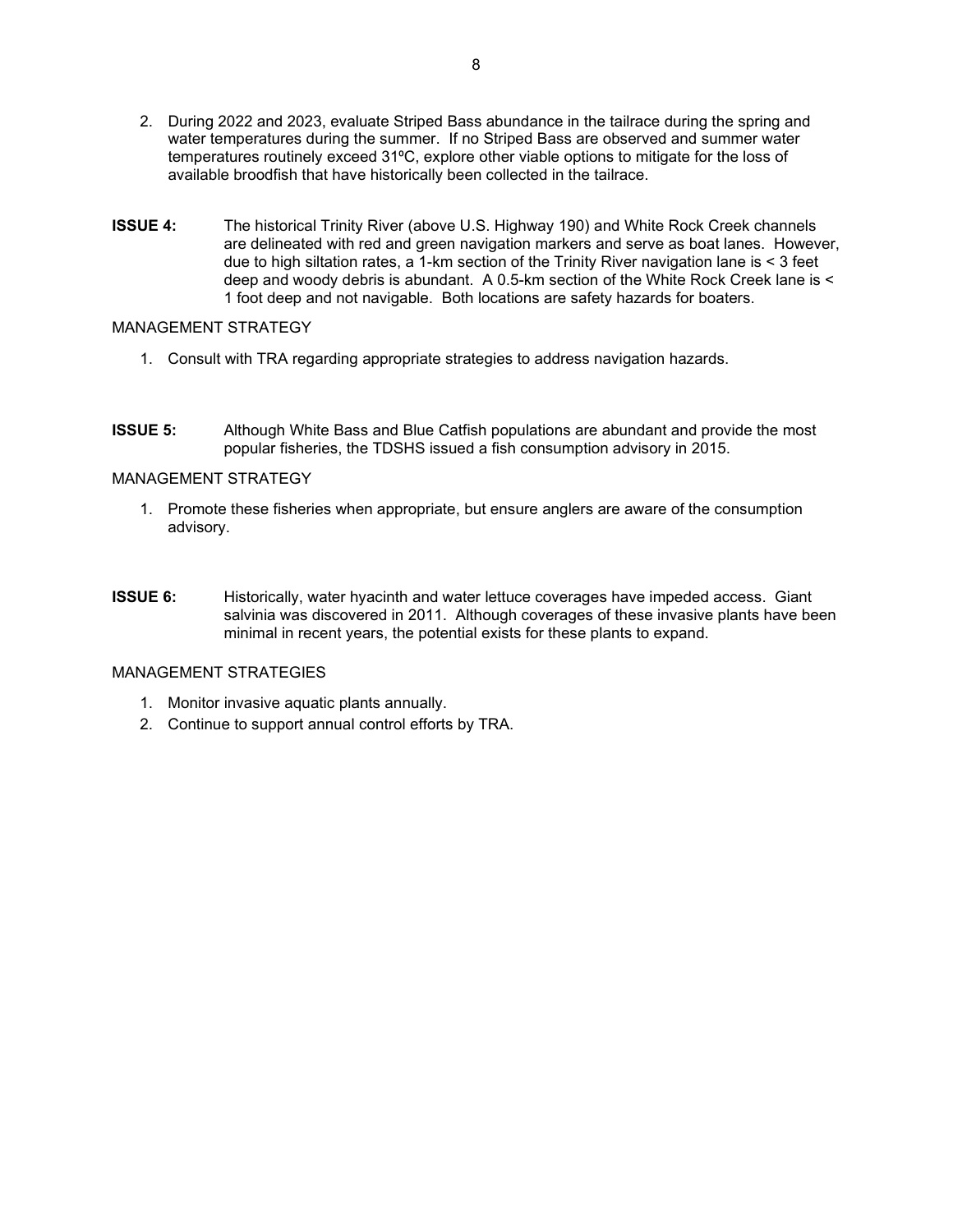### <span id="page-10-0"></span>**Objective-Based Sampling Plan and Schedule (2021–2025)**

Sport fish, forage fish, and other important fishes

Sport fishes in Lake Livingston include Blue Catfish, Channel Catfish, Flathead Catfish, White Bass, Striped Bass, Largemouth Bass, and crappies. Important forage species include Bluegill, Gizzard Shad, and Threadfin Shad.

#### Low-density fisheries

Although Striped Bass are stocked annually to maintain a broodfish population for hatchery production of Striped Bass, Palmetto Bass, and Sunshine Bass, no directed angling effort for Striped Bass has been observed during the last four creel survey periods (2007-2008, 2011-2012, 2016, and 2020). Catch rates from the last three gill net surveys (2008, 2012, and 2016) have also been low (< 2.0/nn). Although no future directed sampling is planned, Striped Bass catch will be recorded from gill net surveys directed at catfishes and White Bass (see below).

Survey objectives, fisheries metrics, and sampling objectives

**Catfishes:** Historically, the catfish fishery has been the most popular at Lake Livingston, accounting for 35-60% of the annual angling effort. Blue Catfish is the most abundant species, accounting for over 85% of the annual harvest. Channel Catfish comprise the remaining catfish harvest. Flathead Catfish are present in the reservoir but are rarely sampled, and no fish have been observed during creel surveys.

Gill netting surveys conducted every four years have indicated relatively stable Blue and Channel Catfish recruitment and abundance and should provide adequate population-level insight relative to large-scale changes that would dictate further investigation. A minimum of 15 randomly selected gill netting sites will be sampled in 2025, but sampling will continue at random sites until 50 stock-sized Blue Catfish are collected and the RSE of CPUE-S is < 25 (the anticipated effort to meet both sampling objectives is 6-12 stations with 80% confidence). A maximum of 10 additional gill nets will be deployed if objectives are not attained. At the effort needed to achieve sampling objectives for Blue Catfish, the expected RSE for CPUE-S is 45-55 for Channel Catfish. No additional effort will be expended to achieve an RSE < 25.

**White Bass:** Popularity of the White Bass fishery has been variable, accounting for 12-58% of the annual angling effort. Gill net catch rates have also been variable, ranging from 3.1 to 21.5/nn over the last three survey years. Gill net surveys every four years, per catfish sampling above, should provide sufficient population-level insight. At 15 nn of effort, the expected RSE for CPUE-S is 28-45. A maximum of 10 additional gill nets will be deployed in an attempt to achieve an RSE < 25 and collect 50 stock-size fish.

**Largemouth Bass:** During the last three creel surveys, the proportion of angling effort directed at Largemouth Bass has varied from 0-25%. Historically, random, fall nighttime electrofishing reservoir-wide has resulted in catch rates of < 20 fish/h. Due to poor habitat conditions throughout a majority of the reservoir, the Largemouth Bass population is primarily confined to embayments and creek arms. Daytime fall electrofishing (reservoir is shallow and turbid), randomized only within areas of better habitat off the main body of the reservoir, increased catch rates in 2016 (39.2/h) and 2020 (37.5/h). These daytime surveys will continue in 2024 and every four years thereafter. A minimum of 24, 5-min electrofishing sites will be sampled, but sampling will continue until 50 stock-sized fish are collected and the RSE of CPUE-S is < 25. If failure to achieve either objective has occurred after one day of sampling and objectives can be attained with up to 12 additional random stations, another day of effort will be expended.

In addition, average age of Largemouth Bass between 13.0 and 14.9 inches ( $N = 13$ ) will be estimated in 2024.

**Crappies:** The crappie fishery accounts for < 10% of the annual angling effort. Historically, trap netting has resulted in low catch rates (typically < 2 fish/nn). Trap netting was discontinued in 2016. Creel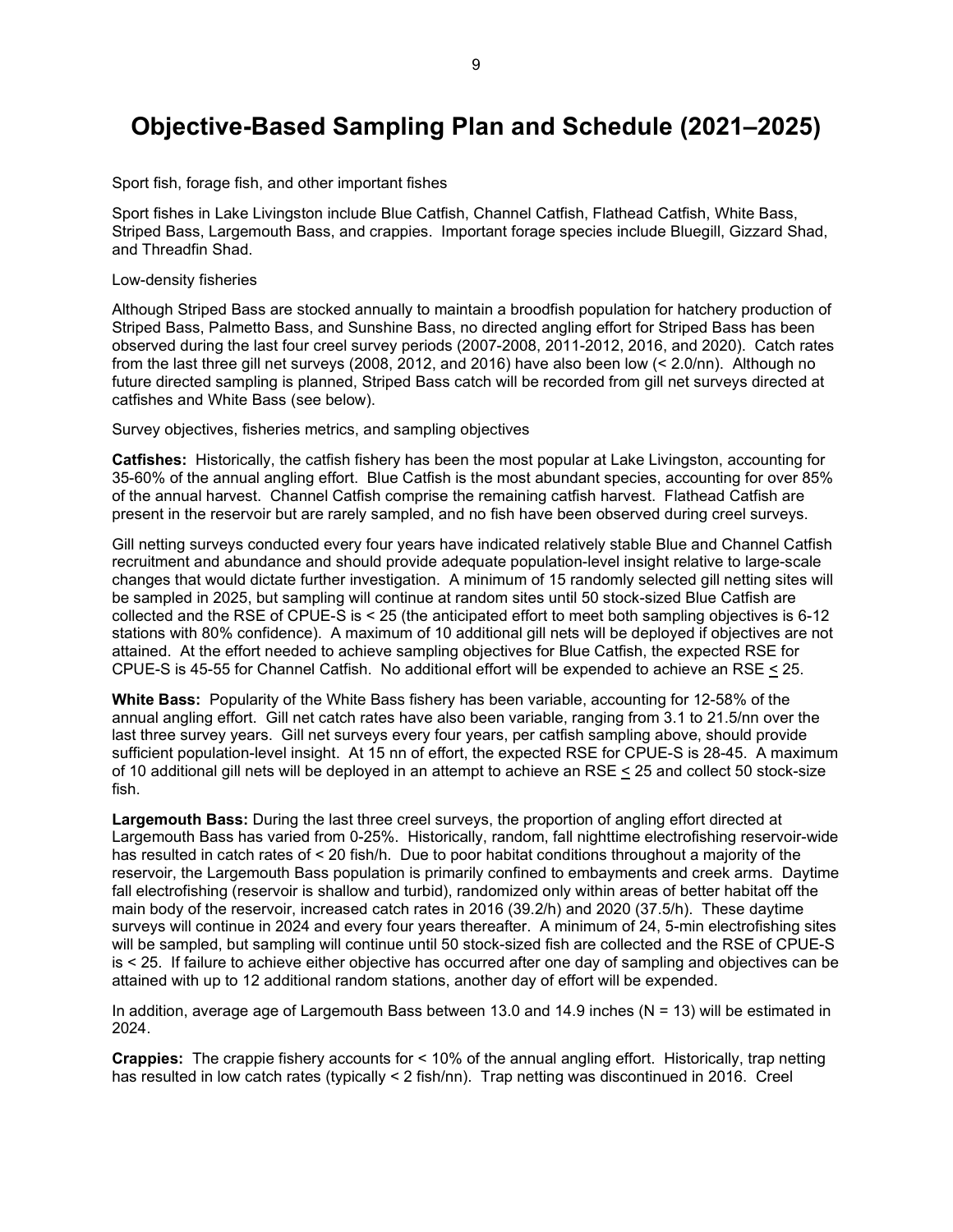surveys (as described below) will be used to monitor the crappie fishery and make inferences about the population.

**Prey species:** Bluegill, Gizzard Shad, and Threadfin Shad are the primary forage at Lake Livingston. Daytime fall electrofishing, as per Largemouth Bass above, will allow for monitoring of large-scale changes in Bluegill and Gizzard Shad relative abundance and size structure. Effort based on achieving sampling objectives for Largemouth Bass should result in sufficient numbers of Bluegill (PSD; 50 fish minimum) and Gizzard Shad size structure (IOV; 50 fish minimum). No additional effort will be expended to achieve an RSE < 25 for forage species, but Largemouth Bass body condition (fish > 8" TL) will be used to provide additional information on forage abundance and vulnerability.

#### Creel survey frequency and objectives

The overall fishery at Lake Livingston (i.e., directed angling effort, catch rates, and harvest) will be monitored with a summer quarter, roving creel survey in 2024 (5 weekend and 4 weekdays/quarter).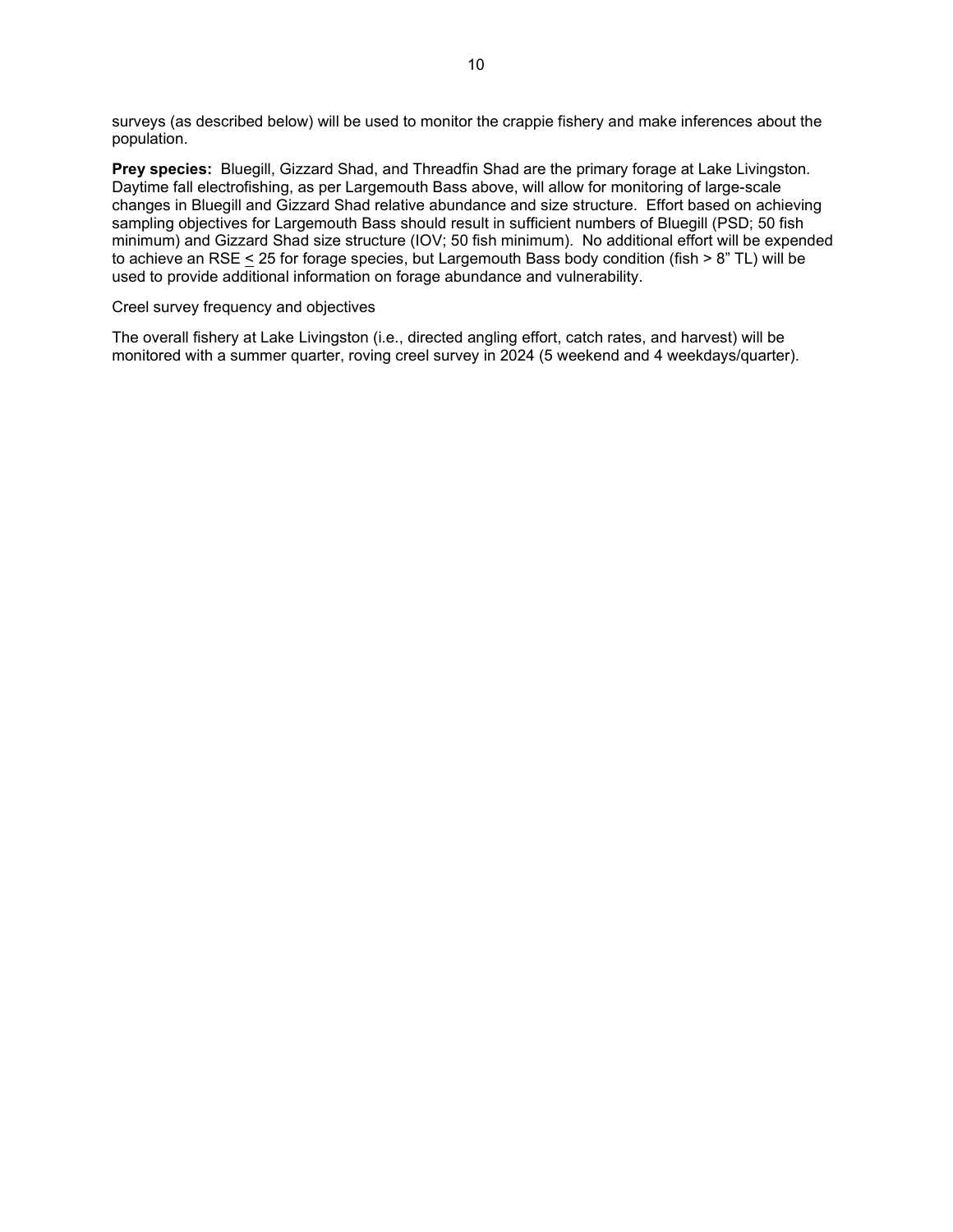### **Literature Cited**

- <span id="page-12-0"></span>Anderson, R. O., and R. M. Neumann. 1996. Length, weight, and associated structural indices. Pages 447-482 in B. R. Murphy and D. W. Willis, editors. Fisheries techniques, 2nd edition. American Fisheries Society, Bethesda, Maryland.
- DiCenzo, V. J., M. J. Maceina, and M. R. Stimpert. 1996. Relations between reservoir trophic state and Gizzard Shad population characteristics in Alabama reservoirs. North American Journal of Fisheries Management 16:888-895.
- Driscoll, T., and D. Ashe. 2017. Lake Livingston, 2016 fisheries management survey report. Texas Parks and Wildlife Department, Federal Aid Report F-221-M-3, Austin.
- Guy, C. S., R. M. Neumann, D. W. Willis, and R. O. Anderson. 2007. Proportional size distribution (PSD): a further refinement of population size structure index terminology. Fisheries 32(7): 348.
- Texas Commission on Environmental Quality. 2020. Trophic classification of Texas reservoirs. 2020 Texas integrated report for Clean Water Act Sections 305(b) and 303(d), Austin. 15 pp.
- United States Geological Society (USGS). 2021. National water information system: Web interface. Available: http://waterdata.usgs.gov/tx/nwis (May 2021).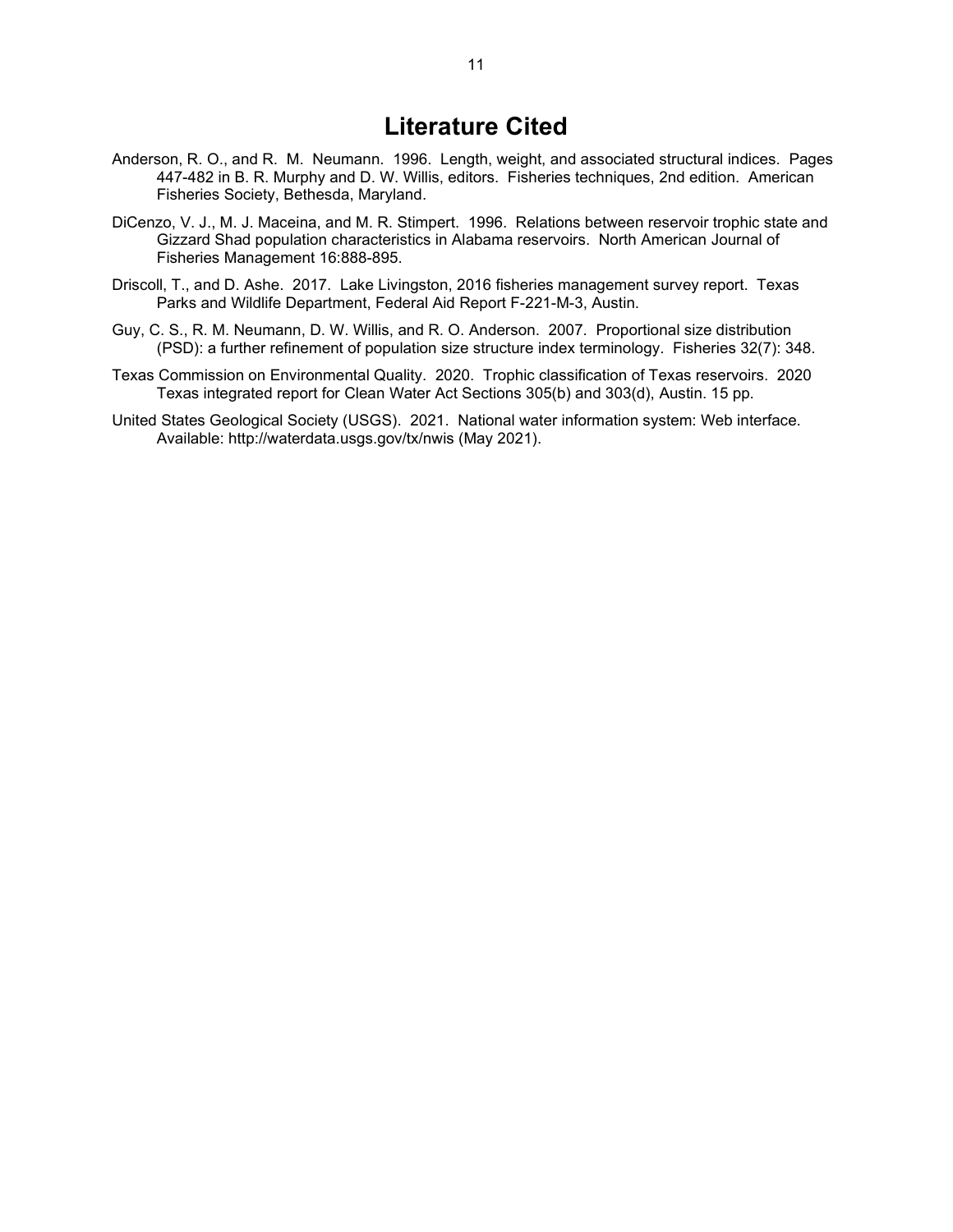

<span id="page-13-1"></span><span id="page-13-0"></span>

Figure 1. Quarterly water level elevations in feet above mean sea level (MSL) recorded for Lake Livingston, Texas

| Characteristic              | Description                        |
|-----------------------------|------------------------------------|
| Year constructed            | 1969                               |
| Controlling authority       | <b>Trinity River Authority</b>     |
| Counties                    | Polk, Trinity, San Jacinto, Walker |
| Reservoir type              | Mainstem                           |
| Shoreline Development Index | 10.7                               |
| Conductivity                | 200-450 µS/cm                      |

Table 1. Characteristics of Lake Livingston, Texas.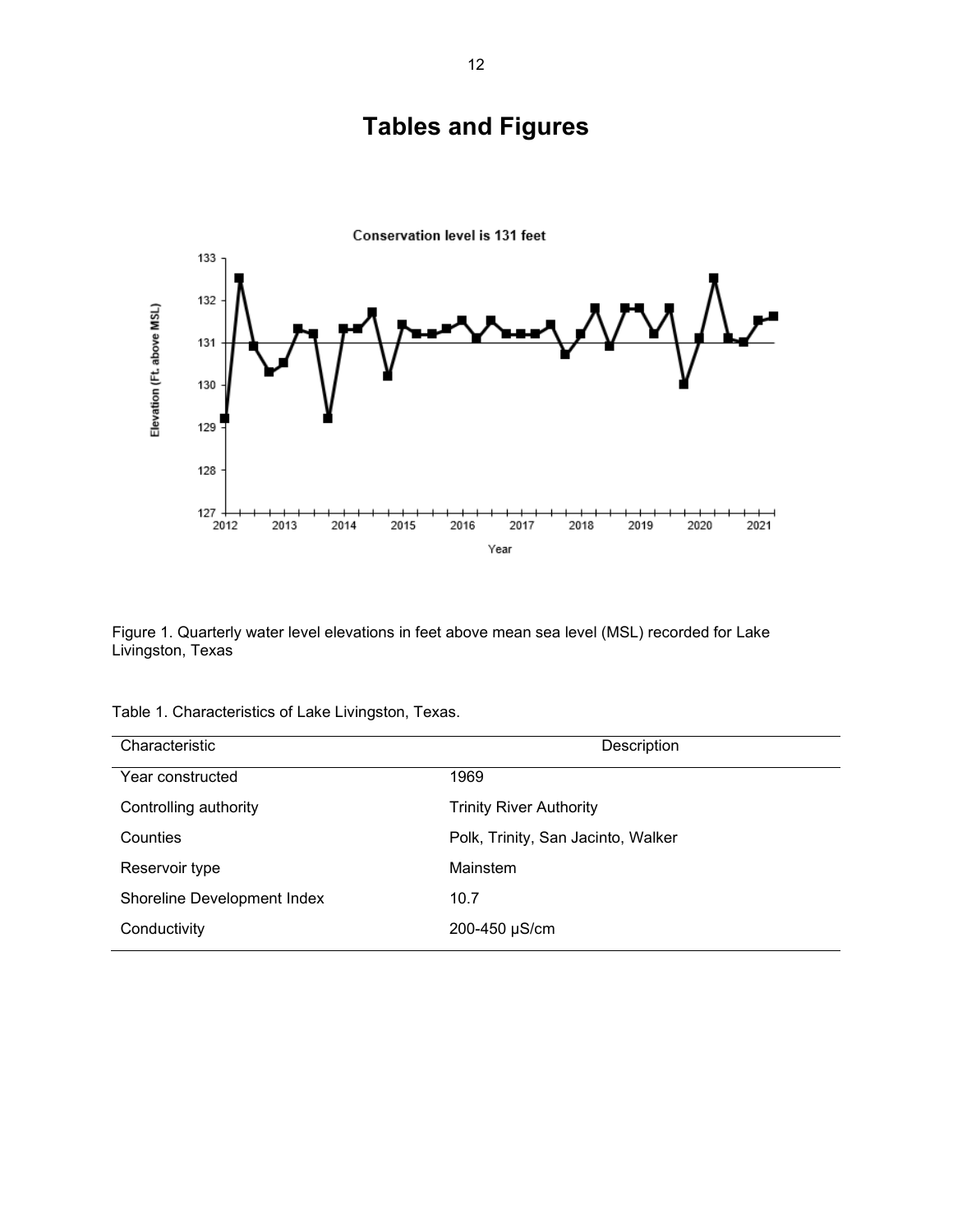|                            |                            |        | Parking<br>capacity | Elevation<br>at end of |                                                        |
|----------------------------|----------------------------|--------|---------------------|------------------------|--------------------------------------------------------|
| Boat ramp                  | Latitude Longitude<br>(dd) | Public | (N)                 | boat<br>ramp (ft)      | Condition                                              |
| 3278 Marina                | 30.61514; -95.04683        | Υ      | 10                  | 124                    | Adequate                                               |
| <b>Wolf Creek</b>          | 30.66198; -95.14763        | Y      | 20                  | 125                    | Excellent                                              |
| Point Blank                | 30.74622; -95.20692        | Υ      | 10                  | 127                    | Adequate                                               |
| Patrick's Ferry            | 30.79775; -95.15983        | Υ      | 15                  | 128                    | Adequate                                               |
| Waterwood                  | 30.82968; -95.24328        | Υ      | 45                  | 126                    | Excellent                                              |
| Cove Marina                | 30.85554; -95.34311        | Υ      | 5                   | 128                    | Adequate                                               |
| <b>Bethy Creek Resort</b>  | 30.84801; -95.38249        | Υ      | 5                   | 126                    | Adequate                                               |
| Highway 19                 | 30.85829; -95.39874        | Y      | 20                  | 123                    | Adequate                                               |
| <b>White Rock City</b>     | 30.95933; -95.33519        | Υ      | 10                  | 123                    | Adequate                                               |
| Cauthan                    | 30.96803; -95.33293        | Υ      | 12                  | 126                    | Adequate                                               |
| Outback Marina             | 30.90502; -95.30331        | Y      | 15                  | 125                    | Adequate                                               |
| Gallaway's                 | 30.91249; -95.27454        | Y      | 5                   | 125                    | Adequate                                               |
| Gilmore's Marina           | 30.91220; -95.26294        | Υ      | 20                  | 127                    | Severe erosion<br>in front of boat<br>ramp             |
| Harbor's Point             | 30.92358; -95.25762        | N      |                     |                        |                                                        |
| Nick's Pit Stop            | 30.83309; -95.15414        | Υ      | 8                   | 127                    | Access road and<br>parking area<br>rough and<br>eroded |
| Lakeside Resort            | 30.81121; -95.12912        | Υ      | 20                  | 123                    | Excellent                                              |
| Fair Four Seasons          | 30.79606; -95.10657        | Υ      | 15                  | 126                    | Adequate                                               |
| Hilton K                   | 30.81145; -95.09682        | Υ      | 15                  | 127                    | Adequate                                               |
| <b>Playcation Station</b>  | 30.81300; -95.09441        | Υ      | 4                   | 125                    | Adequate                                               |
| <b>Broken Arrow Marina</b> | 30.83992; -95.08195        | Y      | 20                  | 127                    | Adequate                                               |

<span id="page-14-0"></span>Table 2. Boat ramp characteristics for Lake Livingston, Texas, January 2021. Reservoir elevation at time of survey was 131 feet above mean sea level.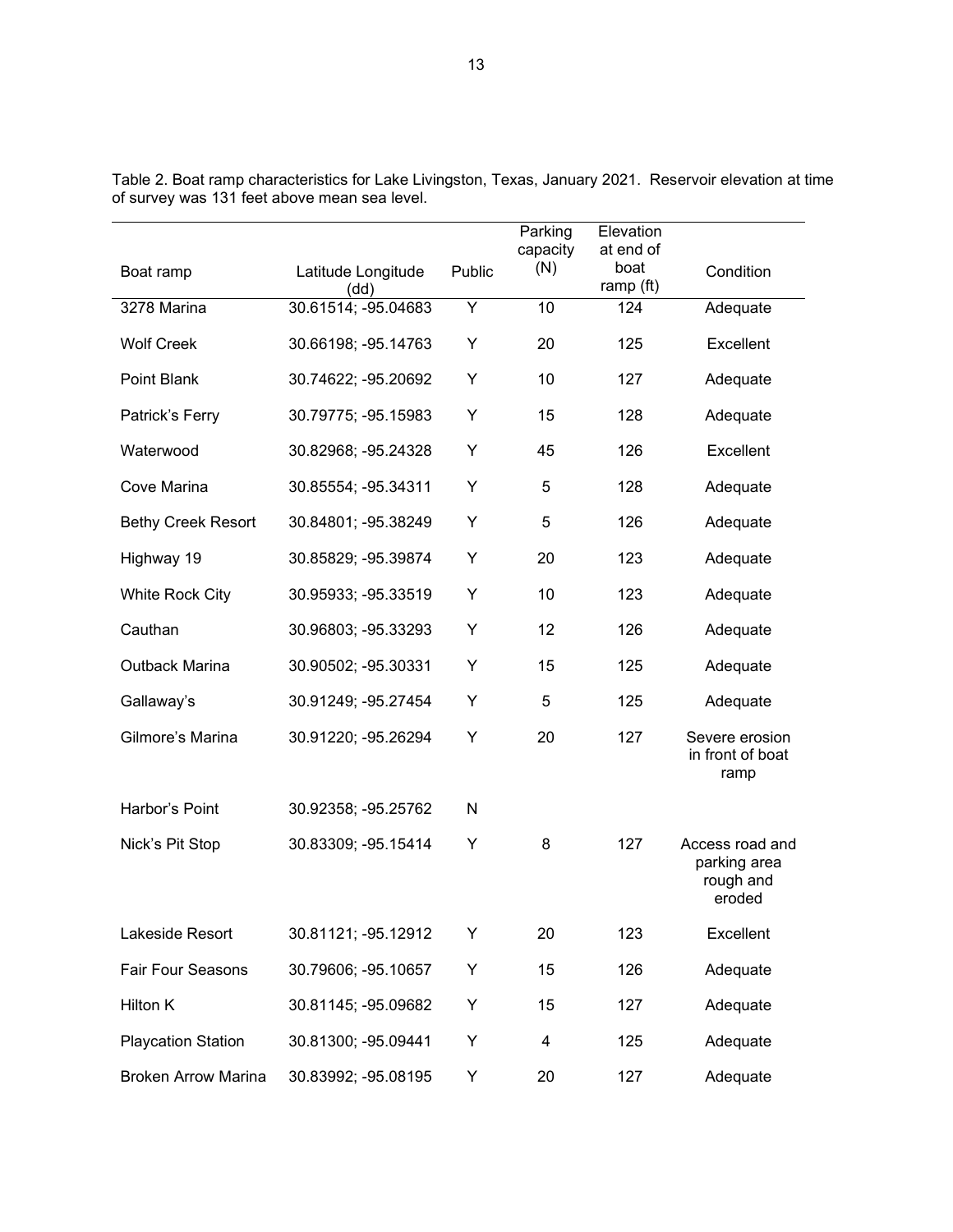| Walker's Waterpoint    | 30.83271; -95.08348 | Y | 20 | 127 | Access road and<br>parking area<br>rough and<br>eroded |
|------------------------|---------------------|---|----|-----|--------------------------------------------------------|
| Kickapoo Marina        | 30.81272; -95.08143 | Y | 10 | 124 | Adequate                                               |
| Sandy Creek Marina     | 30.80994; -95.07560 | Y | 3  | 128 | Adequate                                               |
| Penwaugh Marina        | 30.74011; -95.05815 | Y | 10 | 124 | Adequate                                               |
| <b>Blanchard</b>       | 30.73642; -95.08828 | Y | 32 | 124 | Excellent                                              |
| <b>Tigerville Park</b> | 30.71518; -95.05353 | Υ | 12 | 123 | Adequate                                               |
| Beacon Bay Marina      | 30.68744; -95.03510 | Υ | 15 | 122 | Adequate                                               |
| State Park #1          | 30.66050; -95.00699 | Y | 19 | 126 | Adequate                                               |
| State Park #2          | 30.65898; -95.00649 | Υ | 36 | 125 | Excellent                                              |
| State Park #3          | 30.65219; -95.00570 | Υ | 29 | 124 | <b>Excellent</b>                                       |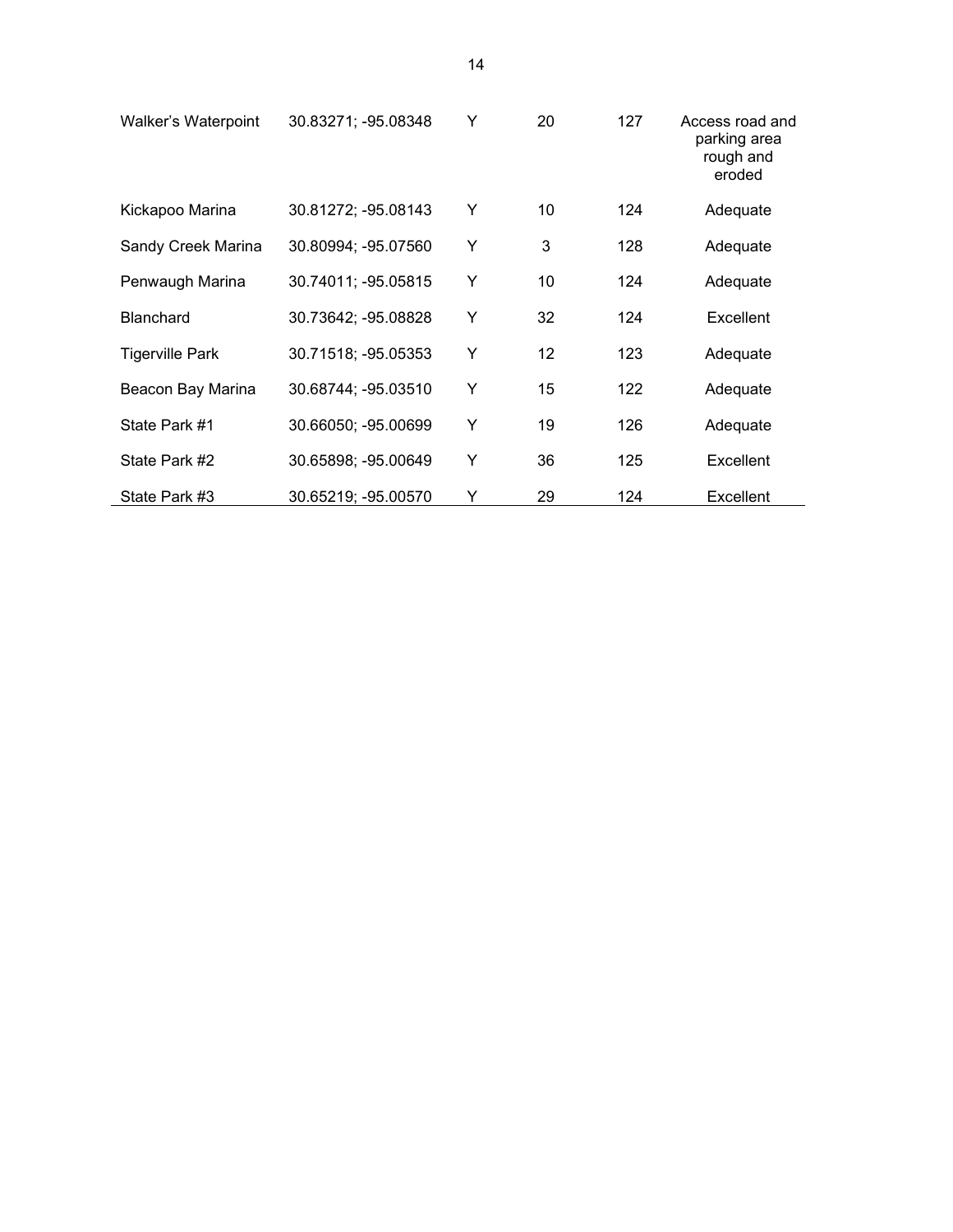| <b>Species</b>                                                     | Bag limit                  | Length limit                 |
|--------------------------------------------------------------------|----------------------------|------------------------------|
| Gar, Alligator                                                     | 1a, b                      | 48-inch maximum <sup>c</sup> |
| Catfish: Channel and Blue Catfish,<br>their hybrids and subspecies | 50<br>(in any combination) | 12-inch minimum              |
| Catfish, Flathead                                                  | 5                          | 18-inch minimum              |
| Bass, White                                                        | 25                         | 10-inch minimum              |
| Bass, Striped                                                      | 5                          | 18-inch minimum              |
| Bass, Largemouth                                                   | 5                          | 14-inch minimum              |
| Crappie: White and Black Crappie,<br>their hybrids and subspecies  | 25<br>(in any combination) | 10-inch minimum              |

<span id="page-16-0"></span>Table 3. Harvest regulations for Lake Livingston, Texas.

a Mandatory harvest reporting required for all harvested Alligator Gar (reporting available through the My Texas Hunt Harvest app or at [https://apps.tpwd.state.tx.us/huntharvest/home.faces\)](https://apps.tpwd.state.tx.us/huntharvest/home.faces).

<sup>b</sup> Between one half-hour after sunset and one half-hour before sunrise, no person may take or possess an Alligator Gar with archery equipment or crossbow unless they possess a harvest authorization.

c Anglers holding a harvest authorization can harvest one Alligator Gar exceeding 48 inches in length per year.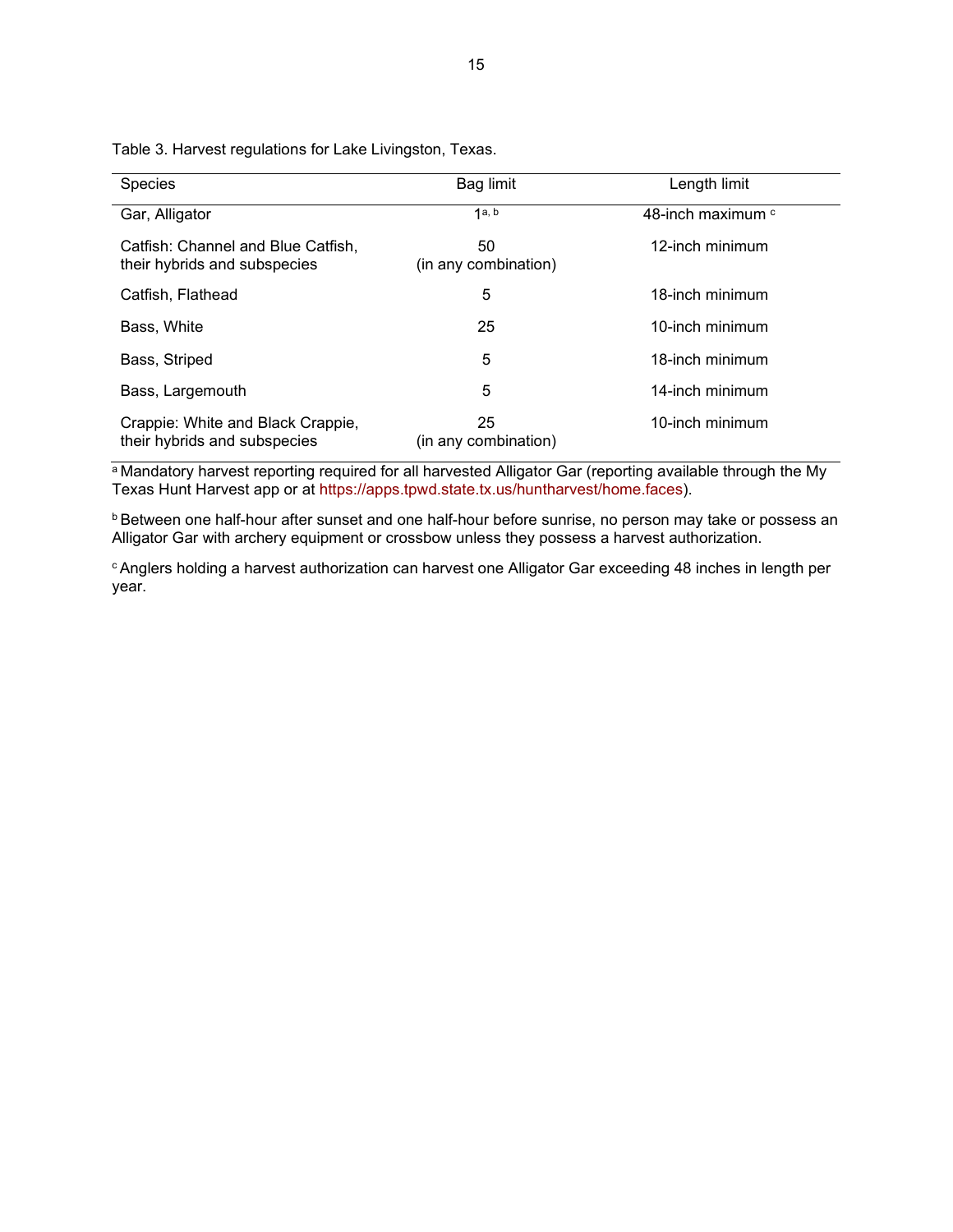| <b>UNK</b><br>1969<br>159,800<br>2012<br><b>ADL</b><br>21<br>159,821<br>Total<br>1969<br>634,905<br><b>AFGL</b><br>1970<br><b>AFGL</b><br>254,000<br>Total<br>888,905<br>26,000<br>Florida Largemouth Bass<br>1975<br><b>FRY</b><br>1976<br>22,000<br><b>FRY</b><br>1977<br>250,330<br><b>FRY</b><br>301,350<br><b>FGL</b><br>1978<br>1978<br>451,936<br><b>FRY</b><br>1996<br>814,762<br><b>FGL</b><br><b>FRY</b><br>1996<br>84,252<br>2000<br>501,639<br><b>FGL</b><br><b>FGL</b><br>2001<br>500,018<br><b>FGL</b><br>2006<br>201,694<br><b>FGL</b><br>2007<br>200,586<br><b>FGL</b><br>2017<br>108,695<br>2020<br><b>FGL</b><br>51,970<br>Total<br>3,515,232<br>1969<br>1,018,400<br><b>FRY</b><br>1990<br>63,232<br><b>FRY</b><br>1991<br><b>FRY</b><br>34,132<br><b>FRY</b><br>1992<br>20,370<br>Total<br>117,734<br>2010<br>2,069<br><b>FGL</b><br><b>UNK</b><br><b>Striped Bass</b><br>1977<br>884,726<br>1978<br>117,091<br><b>UNK</b><br>1979<br>224,000<br><b>UNK</b><br>1980<br>283,584<br><b>UNK</b><br>1982<br>341,357<br><b>UNK</b><br>1983<br>189,265<br><b>UNK</b><br>1984<br>1,424,455<br>FGL<br><b>FGL</b><br>1985<br>896,996<br>1986<br>108,780<br><b>FGL</b><br>1986<br>339,705<br><b>FRY</b> | <b>Species</b>              | Year | Number | Size       |
|-------------------------------------------------------------------------------------------------------------------------------------------------------------------------------------------------------------------------------------------------------------------------------------------------------------------------------------------------------------------------------------------------------------------------------------------------------------------------------------------------------------------------------------------------------------------------------------------------------------------------------------------------------------------------------------------------------------------------------------------------------------------------------------------------------------------------------------------------------------------------------------------------------------------------------------------------------------------------------------------------------------------------------------------------------------------------------------------------------------------------------------------------------------------------------------------------------------------|-----------------------------|------|--------|------------|
|                                                                                                                                                                                                                                                                                                                                                                                                                                                                                                                                                                                                                                                                                                                                                                                                                                                                                                                                                                                                                                                                                                                                                                                                                   | <b>Blue Catfish</b>         |      |        |            |
|                                                                                                                                                                                                                                                                                                                                                                                                                                                                                                                                                                                                                                                                                                                                                                                                                                                                                                                                                                                                                                                                                                                                                                                                                   |                             |      |        |            |
|                                                                                                                                                                                                                                                                                                                                                                                                                                                                                                                                                                                                                                                                                                                                                                                                                                                                                                                                                                                                                                                                                                                                                                                                                   |                             |      |        |            |
|                                                                                                                                                                                                                                                                                                                                                                                                                                                                                                                                                                                                                                                                                                                                                                                                                                                                                                                                                                                                                                                                                                                                                                                                                   | <b>Channel Catfish</b>      |      |        |            |
|                                                                                                                                                                                                                                                                                                                                                                                                                                                                                                                                                                                                                                                                                                                                                                                                                                                                                                                                                                                                                                                                                                                                                                                                                   |                             |      |        |            |
|                                                                                                                                                                                                                                                                                                                                                                                                                                                                                                                                                                                                                                                                                                                                                                                                                                                                                                                                                                                                                                                                                                                                                                                                                   |                             |      |        |            |
|                                                                                                                                                                                                                                                                                                                                                                                                                                                                                                                                                                                                                                                                                                                                                                                                                                                                                                                                                                                                                                                                                                                                                                                                                   |                             |      |        |            |
|                                                                                                                                                                                                                                                                                                                                                                                                                                                                                                                                                                                                                                                                                                                                                                                                                                                                                                                                                                                                                                                                                                                                                                                                                   |                             |      |        |            |
|                                                                                                                                                                                                                                                                                                                                                                                                                                                                                                                                                                                                                                                                                                                                                                                                                                                                                                                                                                                                                                                                                                                                                                                                                   |                             |      |        |            |
|                                                                                                                                                                                                                                                                                                                                                                                                                                                                                                                                                                                                                                                                                                                                                                                                                                                                                                                                                                                                                                                                                                                                                                                                                   |                             |      |        |            |
|                                                                                                                                                                                                                                                                                                                                                                                                                                                                                                                                                                                                                                                                                                                                                                                                                                                                                                                                                                                                                                                                                                                                                                                                                   |                             |      |        |            |
|                                                                                                                                                                                                                                                                                                                                                                                                                                                                                                                                                                                                                                                                                                                                                                                                                                                                                                                                                                                                                                                                                                                                                                                                                   |                             |      |        |            |
|                                                                                                                                                                                                                                                                                                                                                                                                                                                                                                                                                                                                                                                                                                                                                                                                                                                                                                                                                                                                                                                                                                                                                                                                                   |                             |      |        |            |
|                                                                                                                                                                                                                                                                                                                                                                                                                                                                                                                                                                                                                                                                                                                                                                                                                                                                                                                                                                                                                                                                                                                                                                                                                   |                             |      |        |            |
|                                                                                                                                                                                                                                                                                                                                                                                                                                                                                                                                                                                                                                                                                                                                                                                                                                                                                                                                                                                                                                                                                                                                                                                                                   |                             |      |        |            |
|                                                                                                                                                                                                                                                                                                                                                                                                                                                                                                                                                                                                                                                                                                                                                                                                                                                                                                                                                                                                                                                                                                                                                                                                                   |                             |      |        |            |
|                                                                                                                                                                                                                                                                                                                                                                                                                                                                                                                                                                                                                                                                                                                                                                                                                                                                                                                                                                                                                                                                                                                                                                                                                   |                             |      |        |            |
|                                                                                                                                                                                                                                                                                                                                                                                                                                                                                                                                                                                                                                                                                                                                                                                                                                                                                                                                                                                                                                                                                                                                                                                                                   |                             |      |        |            |
|                                                                                                                                                                                                                                                                                                                                                                                                                                                                                                                                                                                                                                                                                                                                                                                                                                                                                                                                                                                                                                                                                                                                                                                                                   |                             |      |        |            |
|                                                                                                                                                                                                                                                                                                                                                                                                                                                                                                                                                                                                                                                                                                                                                                                                                                                                                                                                                                                                                                                                                                                                                                                                                   |                             |      |        |            |
|                                                                                                                                                                                                                                                                                                                                                                                                                                                                                                                                                                                                                                                                                                                                                                                                                                                                                                                                                                                                                                                                                                                                                                                                                   | Largemouth Bass             |      |        |            |
|                                                                                                                                                                                                                                                                                                                                                                                                                                                                                                                                                                                                                                                                                                                                                                                                                                                                                                                                                                                                                                                                                                                                                                                                                   | Paddlefish                  |      |        |            |
|                                                                                                                                                                                                                                                                                                                                                                                                                                                                                                                                                                                                                                                                                                                                                                                                                                                                                                                                                                                                                                                                                                                                                                                                                   |                             |      |        |            |
|                                                                                                                                                                                                                                                                                                                                                                                                                                                                                                                                                                                                                                                                                                                                                                                                                                                                                                                                                                                                                                                                                                                                                                                                                   |                             |      |        |            |
|                                                                                                                                                                                                                                                                                                                                                                                                                                                                                                                                                                                                                                                                                                                                                                                                                                                                                                                                                                                                                                                                                                                                                                                                                   |                             |      |        |            |
|                                                                                                                                                                                                                                                                                                                                                                                                                                                                                                                                                                                                                                                                                                                                                                                                                                                                                                                                                                                                                                                                                                                                                                                                                   | ShareLunker Largemouth Bass |      |        |            |
|                                                                                                                                                                                                                                                                                                                                                                                                                                                                                                                                                                                                                                                                                                                                                                                                                                                                                                                                                                                                                                                                                                                                                                                                                   |                             |      |        |            |
|                                                                                                                                                                                                                                                                                                                                                                                                                                                                                                                                                                                                                                                                                                                                                                                                                                                                                                                                                                                                                                                                                                                                                                                                                   |                             |      |        |            |
|                                                                                                                                                                                                                                                                                                                                                                                                                                                                                                                                                                                                                                                                                                                                                                                                                                                                                                                                                                                                                                                                                                                                                                                                                   |                             |      |        |            |
|                                                                                                                                                                                                                                                                                                                                                                                                                                                                                                                                                                                                                                                                                                                                                                                                                                                                                                                                                                                                                                                                                                                                                                                                                   |                             |      |        |            |
|                                                                                                                                                                                                                                                                                                                                                                                                                                                                                                                                                                                                                                                                                                                                                                                                                                                                                                                                                                                                                                                                                                                                                                                                                   |                             |      |        |            |
|                                                                                                                                                                                                                                                                                                                                                                                                                                                                                                                                                                                                                                                                                                                                                                                                                                                                                                                                                                                                                                                                                                                                                                                                                   |                             |      |        |            |
|                                                                                                                                                                                                                                                                                                                                                                                                                                                                                                                                                                                                                                                                                                                                                                                                                                                                                                                                                                                                                                                                                                                                                                                                                   |                             |      |        |            |
|                                                                                                                                                                                                                                                                                                                                                                                                                                                                                                                                                                                                                                                                                                                                                                                                                                                                                                                                                                                                                                                                                                                                                                                                                   |                             |      |        |            |
|                                                                                                                                                                                                                                                                                                                                                                                                                                                                                                                                                                                                                                                                                                                                                                                                                                                                                                                                                                                                                                                                                                                                                                                                                   |                             |      |        |            |
|                                                                                                                                                                                                                                                                                                                                                                                                                                                                                                                                                                                                                                                                                                                                                                                                                                                                                                                                                                                                                                                                                                                                                                                                                   |                             |      |        |            |
|                                                                                                                                                                                                                                                                                                                                                                                                                                                                                                                                                                                                                                                                                                                                                                                                                                                                                                                                                                                                                                                                                                                                                                                                                   |                             | 1987 | 97,416 | <b>FGL</b> |

<span id="page-17-0"></span>Table 4. Stocking history of Lake Livingston, Texas. FGL = fingerling; AFGL = advanced fingerling; ADL = adults; FRY = fry; UNK = unknown.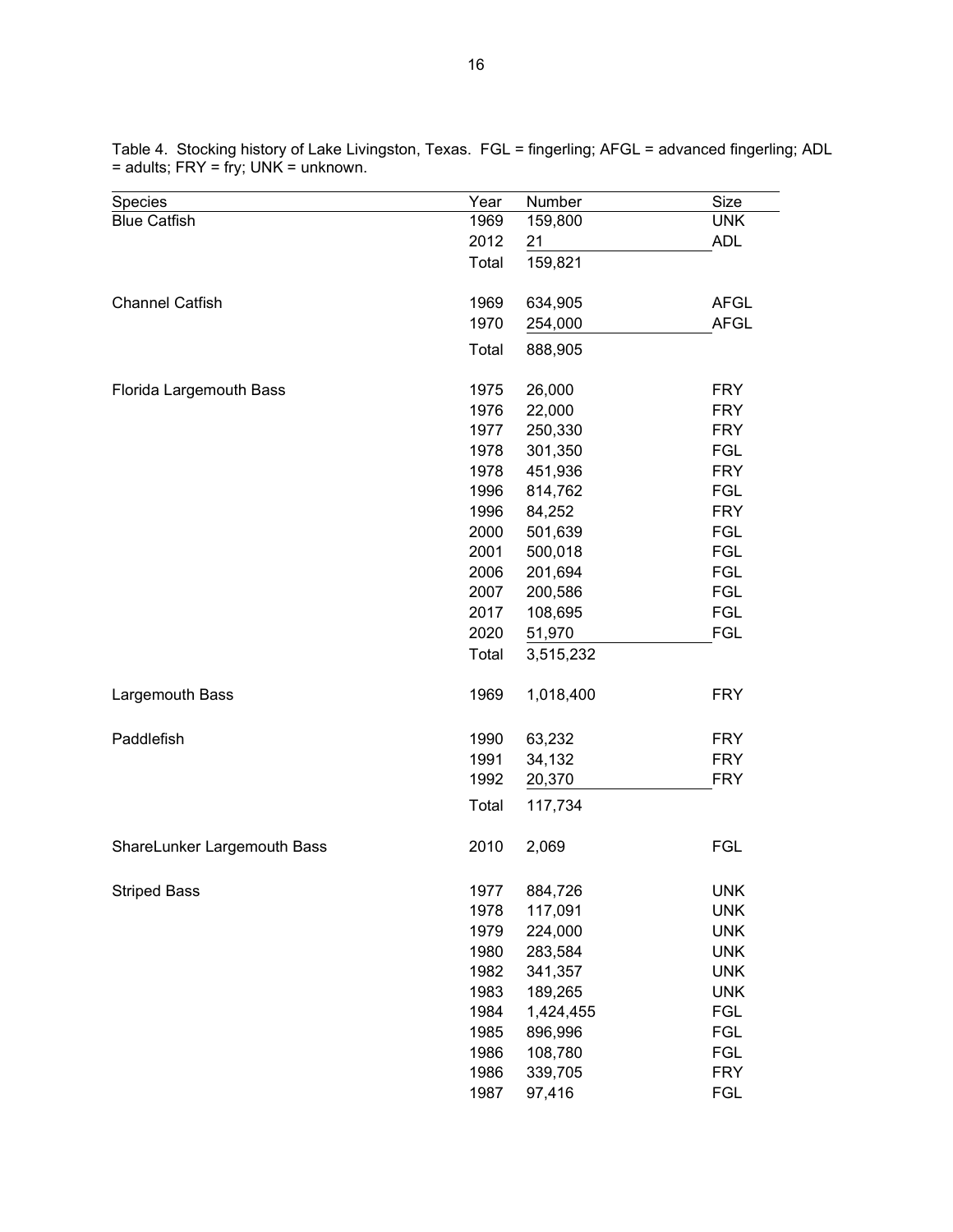| 1987  | 801,169    | FRY         |
|-------|------------|-------------|
| 1988  | 59,800     | FGL         |
| 1988  | 839,815    | FRY         |
| 1989  | 766,205    | FGL         |
| 1989  | 139,482    | FRY         |
| 1992  | 351,750    | <b>FGL</b>  |
| 1993  | 405,370    | FGL         |
| 1994  | 1,114,221  | FGL         |
| 1994  | 674,449    | <b>FRY</b>  |
| 1995  | 900,833    | FGL         |
| 1996  | 207,158    | FGL         |
| 1996  | 233,921    | FRY         |
| 1997  | 740,024    | FGL         |
| 1997  | 245,407    | FRY         |
| 1998  | 689,849    | FGL         |
| 1999  | 913,952    | FGL         |
| 2000  | 900,264    | <b>FGL</b>  |
| 2002  | 1,392,893  | <b>FGL</b>  |
| 2003  | 1,032,104  | <b>FGL</b>  |
| 2004  | 437,508    | FGL         |
| 2005  | 526,148    | <b>FGL</b>  |
| 2006  | 746,278    | <b>FGL</b>  |
| 2007  | 796,122    | <b>FGL</b>  |
| 2008  | 206,090    | <b>FGL</b>  |
| 2009  | 814,606    | FGL         |
| 2010  | 767,253    | FGL         |
| 2010  | 1,938,340  | FRY         |
| 2011  | 50,687     | FGL         |
| 2012  | 252,640    | <b>FGL</b>  |
| 2013  | 1,029,903  | <b>FGL</b>  |
| 2014  | 795,073    | FGL         |
| 2015  | 1,067,557  | <b>FGL</b>  |
| 2016  | 497,249    | FGL         |
| 2017  | 873,861    | FGL         |
| 2018  | 1,117,519  | FGL         |
| 2019  | 170,361    | <b>AFGL</b> |
| 2019  | 621,253    | FGL         |
| 2020  | 229,718    | FGL         |
| 2020  | 3,146,243  | FRY         |
| 2021  | 764,403    | FGL         |
| 2021  | 957,319    | FRY         |
| Total | 35,122,172 |             |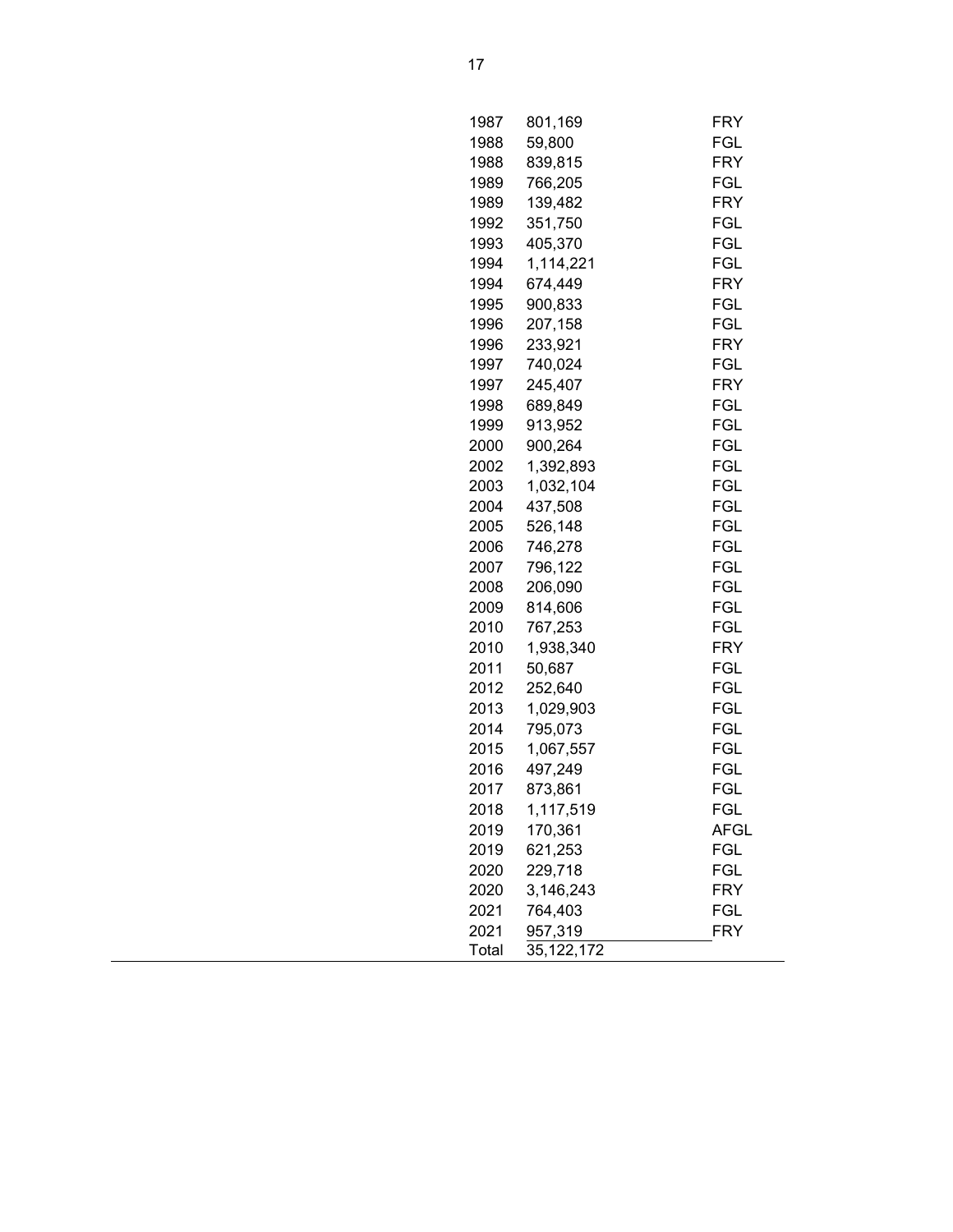| Gear/target species          | Survey objective                           | <b>Metrics</b>                                                | Sampling objective            |
|------------------------------|--------------------------------------------|---------------------------------------------------------------|-------------------------------|
| Electrofishing               |                                            |                                                               |                               |
|                              |                                            |                                                               |                               |
| Largemouth Bass              | Abundance                                  | $CPUE - stock$                                                | RSE-Stock $\leq$ 25           |
|                              | Size structure                             | PSD, length frequency                                         | $N \geq 50$ stock             |
|                              | Age-and-growth                             | Age at 14 inches                                              | $N = 13$ , 13.0 - 14.9 inches |
|                              | Condition                                  | $W_r$                                                         | 10 fish/inch group (max)      |
| Bluegill <sup>a</sup>        | Abundance                                  | CPUE - Total                                                  |                               |
|                              | Size structure                             | PSD, length frequency                                         |                               |
| Threadfin Shad <sup>a</sup>  | Abundance                                  | CPUE - Total                                                  |                               |
|                              |                                            |                                                               |                               |
| Gizzard Shad <sup>a</sup>    | Abundance                                  | CPUE - Total                                                  |                               |
|                              | Size structure                             | Length frequency                                              |                               |
|                              | Prey availability                          | <b>IOV</b>                                                    |                               |
|                              |                                            |                                                               |                               |
| Gill netting                 |                                            |                                                               |                               |
| <b>Blue Catfish</b>          | Abundance                                  | CPUE-stock                                                    | RSE-stock $\leq 25$           |
|                              | Size structure                             | PSD, length frequency                                         | $N \ge 50$ stock              |
|                              | Condition                                  | $W_r$                                                         | 10 fish/inch group (max)      |
| Channel Catfish <sup>a</sup> | Abundance                                  | CPUE-stock                                                    |                               |
|                              | Size structure                             | PSD, length frequency                                         |                               |
|                              | Condition                                  | $W_r$                                                         |                               |
| <b>White Bass</b>            | Abundance                                  | CPUE-stock                                                    | RSE-stock $\leq$ 25           |
|                              | Size structure                             | PSD, length frequency                                         | $N \ge 50$ stock              |
|                              | Condition                                  | $W_r$                                                         | 10 fish/inch group (max)      |
| Creel survey                 |                                            |                                                               |                               |
| All sport fish               | Trend information on<br>angler utilization | Angler effort, CPUE, total<br>harvest and size<br>composition |                               |

<span id="page-19-0"></span>Table 5. Objective-based sampling plan components for Lake Livingston, Texas 2020–2021.

ª No additional effort will be expended to achieve an RSE ≤ 25 for CPUE of Bluegill, Threadfin Shad, Gizzard Shad, or Channel Catfish if not reached from designated Largemouth Bass or Blue Catfish sampling effort.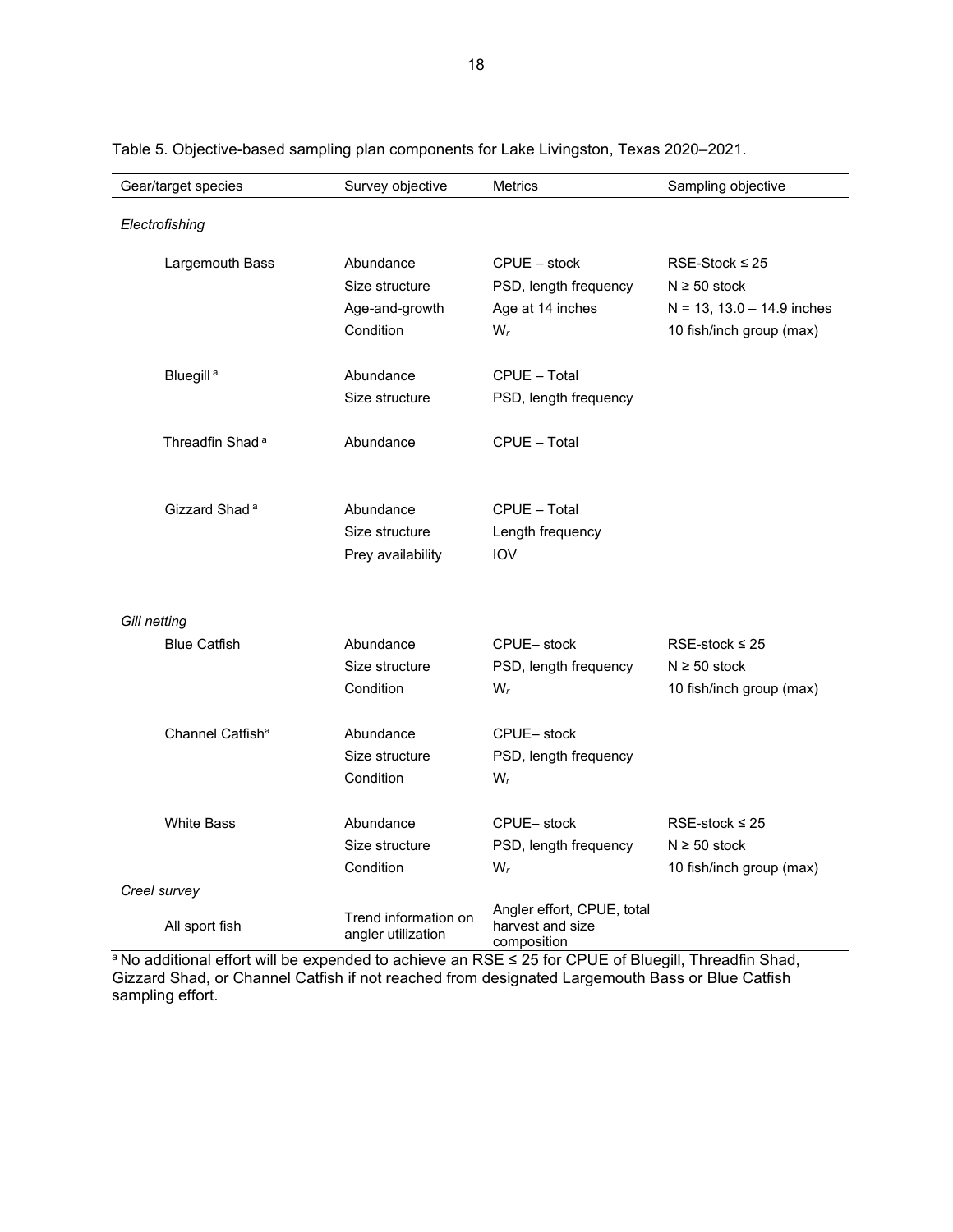| Habitat type             | Estimate    | % of total |
|--------------------------|-------------|------------|
| <b>Bulkhead</b>          | 32.2 miles  | 9.6        |
| Bulkhead with boat docks | 126.0 miles | 37.7       |
| Natural                  | 163.5 miles | 49.0       |
| Natural with boat docks  | 3.4 miles   | 0.1        |
| Rocky                    | 7.6 miles   | 2.3        |
| Rocky with boat docks    | 0.1 miles   | < 0.1      |
| Rock bluff               | 1.3 miles   | < 0.1      |
| Standing timber          | 5,778 acres | 6.9        |

<span id="page-20-0"></span>Table 6. Survey of structural habitat types, Lake Livingston, Texas, 2016.

Table 7. Percent directed angler effort by species for Lake Livingston, Texas, 2011, 2016, and 2020. Survey periods were from 1 June through 31 August.

| Species           | 2011 | 2016 | 2020 |
|-------------------|------|------|------|
| Catfishes         | 45.0 | 34.7 | 18.9 |
| <b>White Bass</b> | 12.0 | 39.2 | 58.3 |
| Largemouth Bass   | 25.2 | 13.7 | 0.0  |
| Crappies          | 0.0  | 2.4  | 3.1  |
| Anything          | 17.8 | 10.0 | 19.7 |

Table 8. Total fishing effort (h) for all species and total directed expenditures at Lake Livingston, Texas, 2011, 2016, and 2020. Survey periods were from 1 June through 31 August. Relative standard error is in parentheses.

| Creel statistic                | 2011           | 2016          | 2020           |
|--------------------------------|----------------|---------------|----------------|
| Total fishing effort           | 23,178 (32)    | 30,950 (40)   | 55,070 (62)    |
| Total directed<br>expenditures | \$133,527(100) | \$313,913(93) | \$338,482 (64) |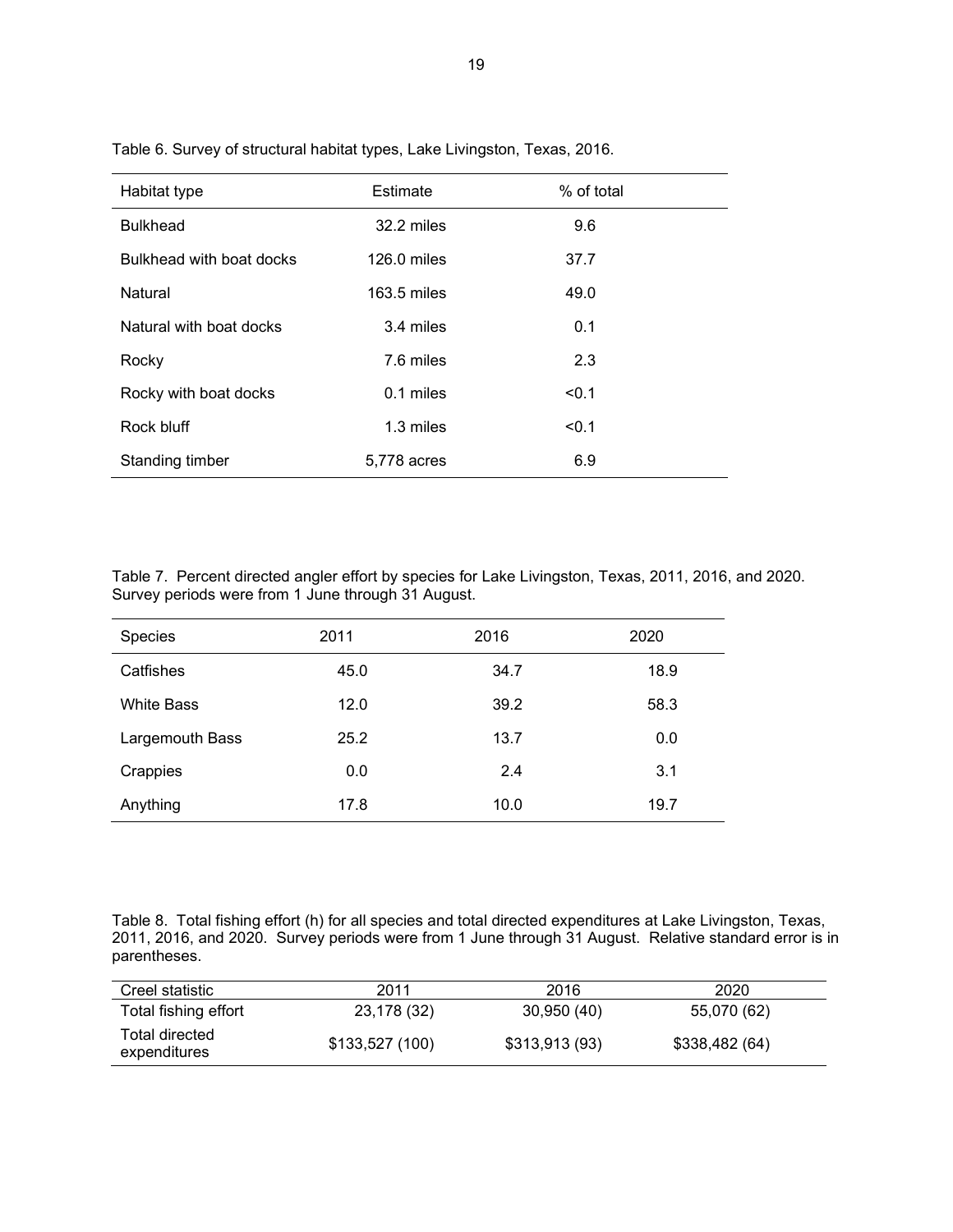<span id="page-21-0"></span>

Figure 2. Number of Gizzard Shad caught per hour (CPUE) and population indices (RSE and N for CPUE and SE for IOV are in parentheses) for fall electrofishing surveys, Lake Livingston, Texas, 2011, 2016, and 2020.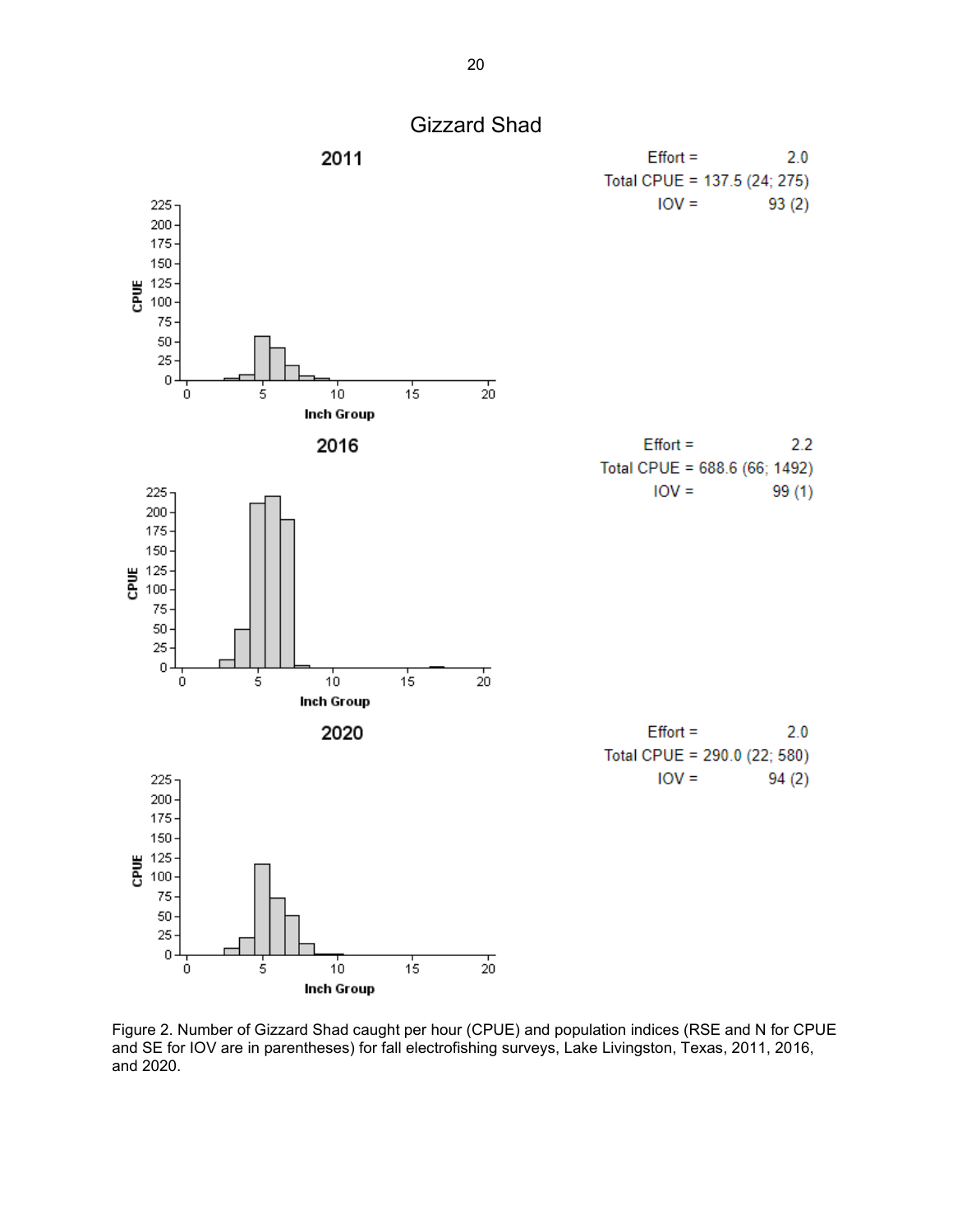<span id="page-22-0"></span>

Figure 3. Number of Bluegill caught per hour (CPUE) and population indices (RSE and N for CPUE and SE for size structure are in parentheses) for fall electrofishing surveys, Lake Livingston, Texas, 2011, 2016, and 2020.

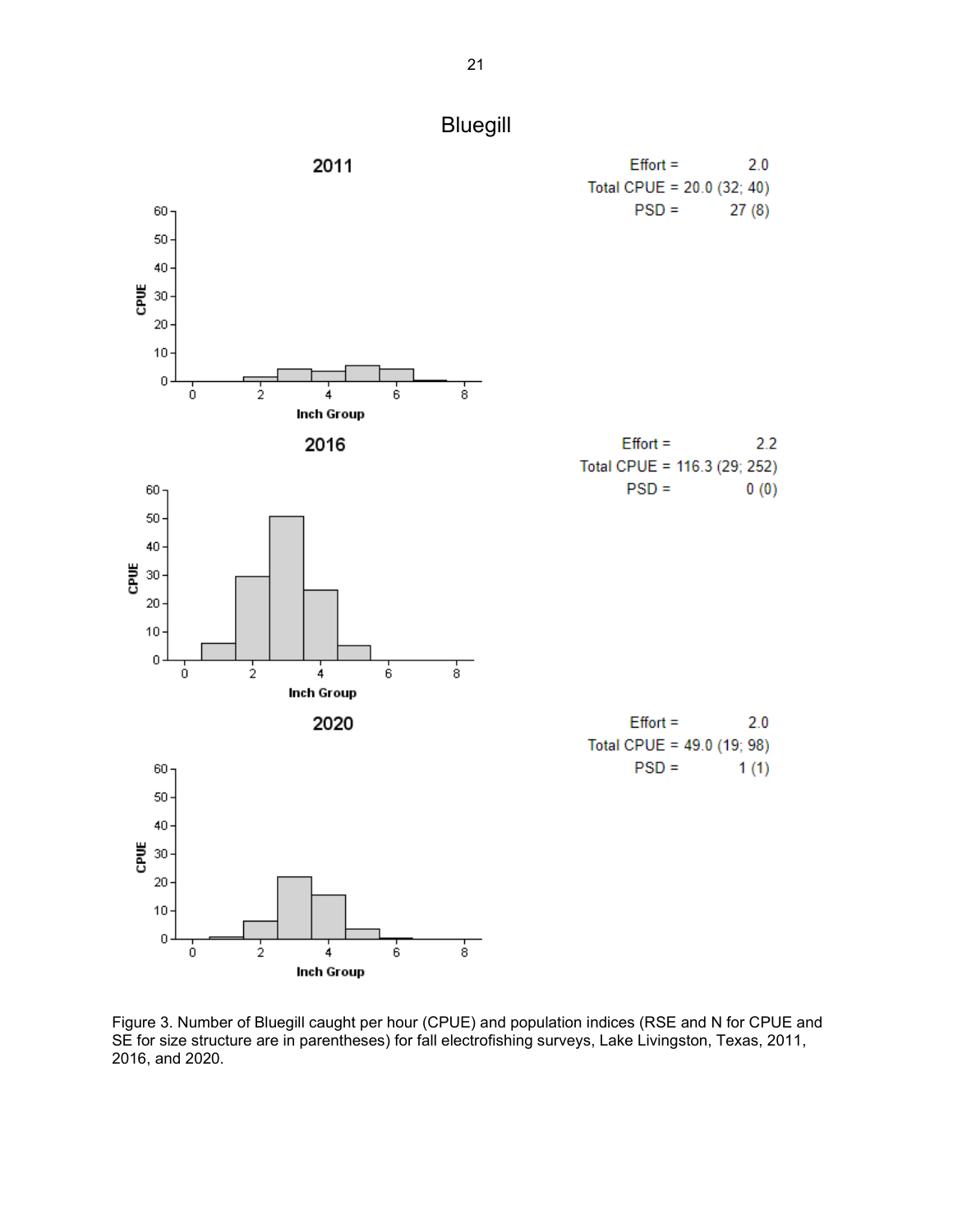<span id="page-23-0"></span>

Figure 4. Number of Blue Catfish caught per net night (CPUE), mean relative weight (diamonds), and population indices (RSE and N for CPUE and SE for size structure are in parentheses) for spring gill net surveys, Lake Livingston, Texas, 2012, 2017, and 2021.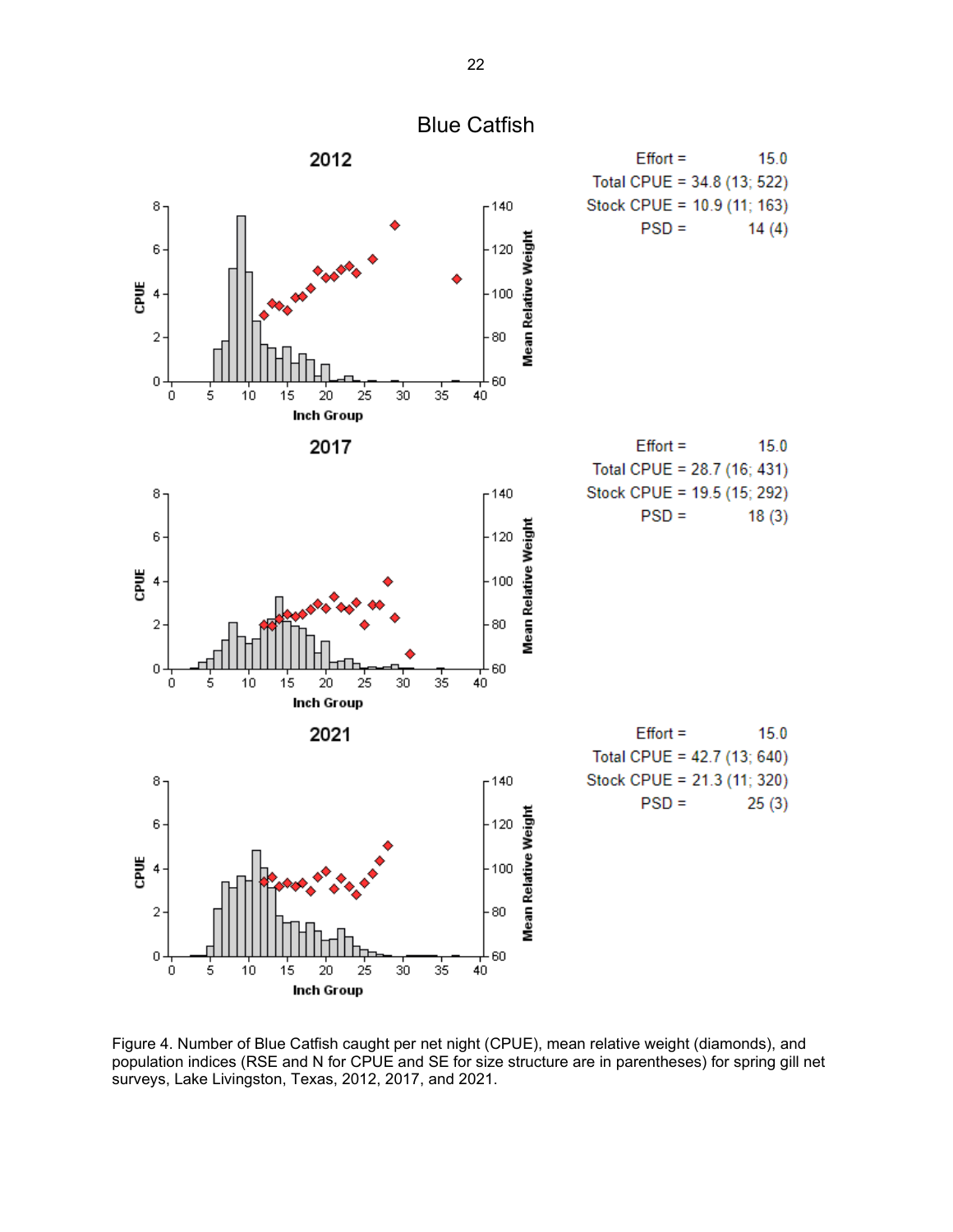<span id="page-24-0"></span>

Figure 5. Number of Channel Catfish caught per net night (CPUE), mean relative weight (diamonds), and population indices (RSE and N for CPUE and SE for size structure are in parentheses) for spring gill net surveys, Lake Livingston, Texas, 2012, 2017, and 2021.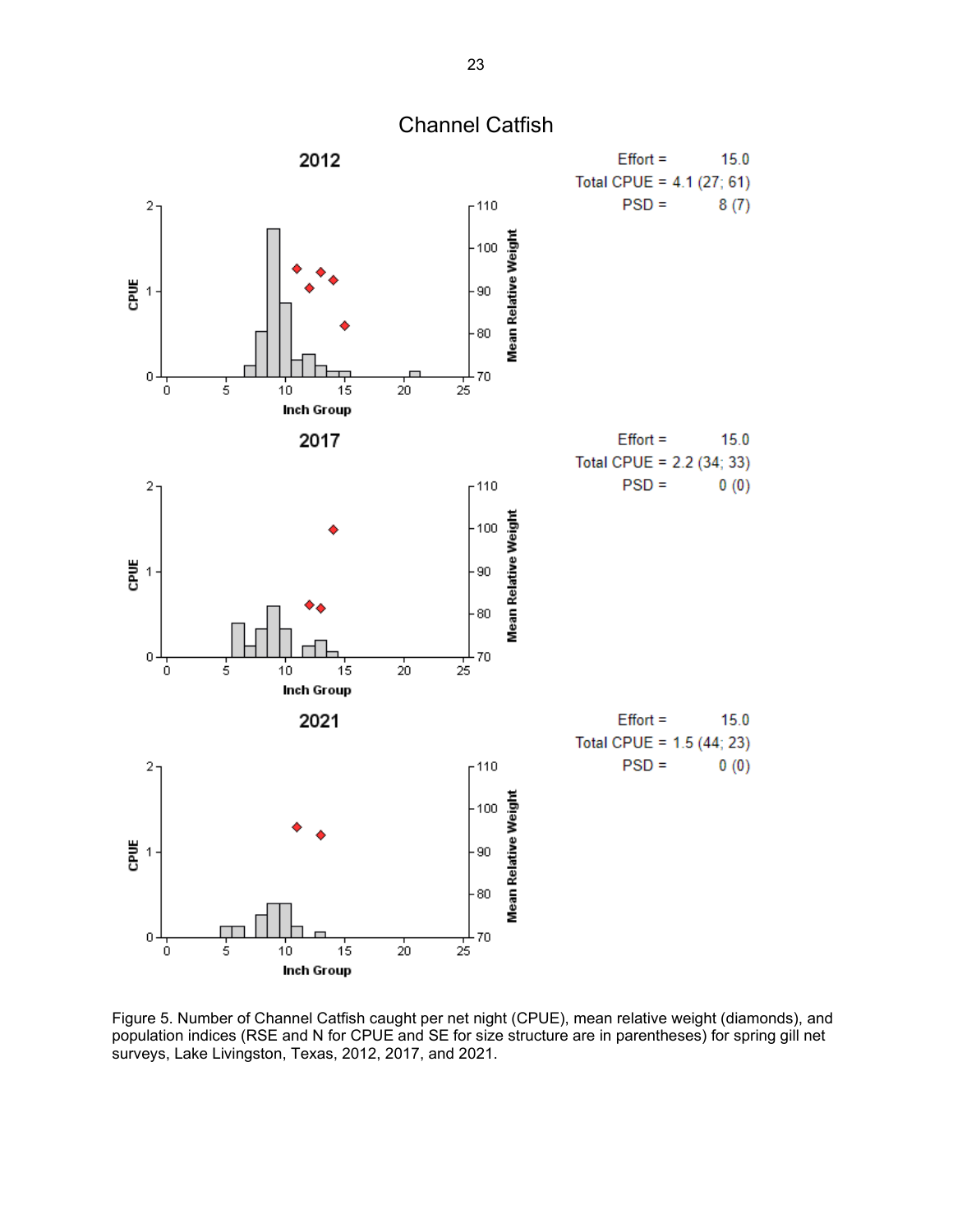### **Catfishes**

Table 9. Creel survey statistics for catfishes at Lake Livingston, Texas, from June through August 2011, June through August 2016, and June through August 2020. Total catch per hour is for anglers targeting catfishes, and total harvest is the estimated number of catfishes harvested by all anglers. Relative standard errors (RSE) are in parentheses.

|                        | Year           |                |                |
|------------------------|----------------|----------------|----------------|
| Creel survey statistic | 2011           | 2016           | 2020           |
| Surface area (acres)   | 73,887         | 83,277         | 83,277         |
| Directed effort (h)    | 10,420.05 (32) | 10,749.49 (37) | 10,381.84 (67) |
| Directed effort/acre   | 0.14(32)       | 0.13(37)       | 0.12(67)       |
| Total catch per hour   | 1.51(101)      | 0.84(53)       | 0.59(47)       |
| <b>Total harvest</b>   | 1,118.00 (220) | 3,465.00 (103) | 2,260.00 (141) |
| Harvest/acre           | 0.02(220)      | 0.04(103)      | 0.03(141)      |
| Percent legal released | 20.7           | 0.0            | 24.0           |



Figure 6. Length frequency of harvested Blue Catfish observed during creel surveys at Lake Livingston, Texas, June 2011 through August 2020, all anglers combined. N is the number of harvested Blue Catfish observed during creel surveys, and TH is the total estimated harvest for the creel period



Figure 7. Length frequency of harvested Channel Catfish observed during creel surveys at Lake Livingston, Texas, June 2011 through August 2020, all anglers combined. N is the number of harvested Channel Catfish observed during creel surveys, and TH is the total estimated harvest for the creel period.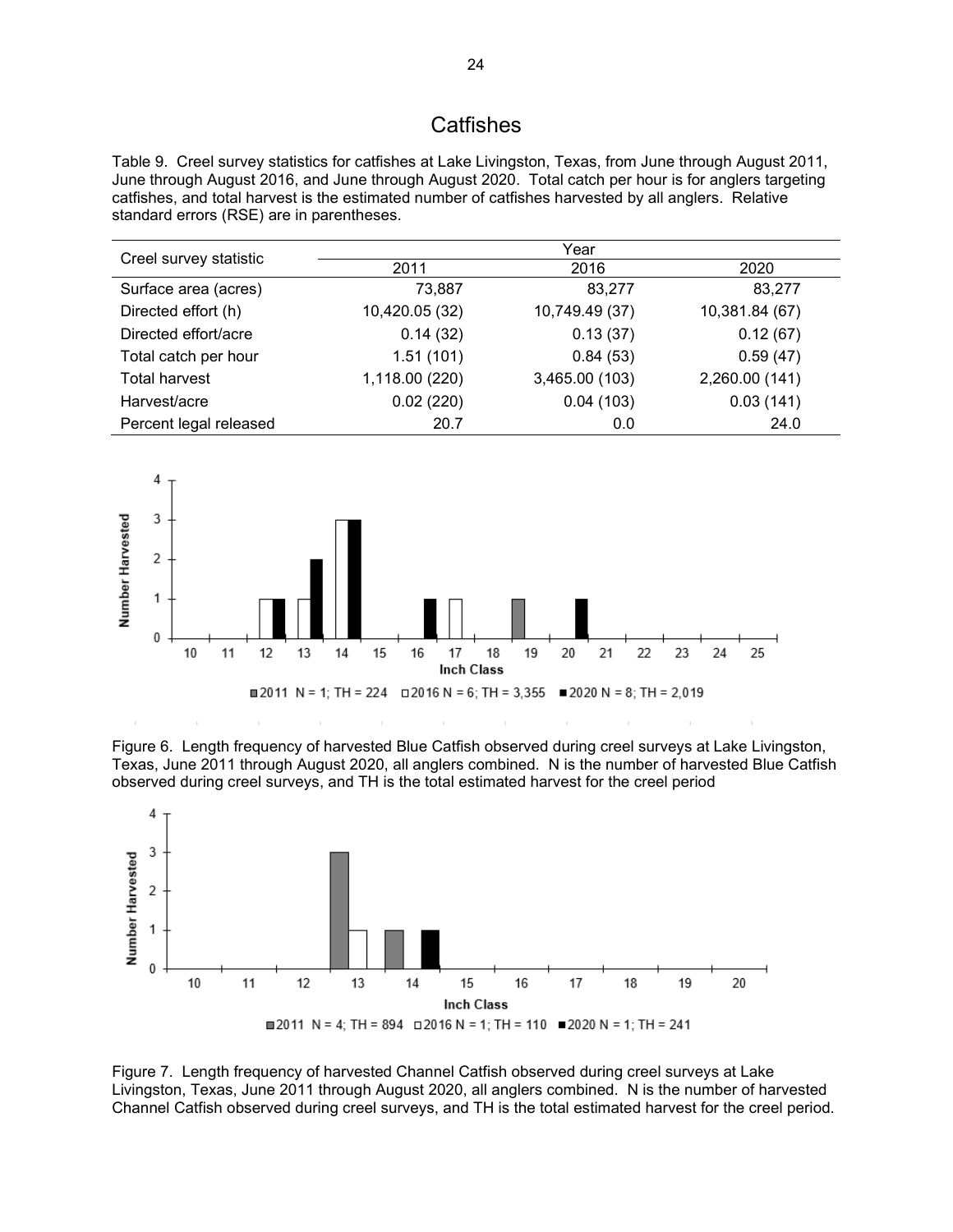<span id="page-26-0"></span>

Figure 8. Number of White Bass caught per net night (CPUE), mean relative weight (diamonds), and population indices (RSE and N for CPUE and SE for size structure are in parentheses) for spring gill net surveys, Lake Livingston, Texas, 2012, 2017, and 2021.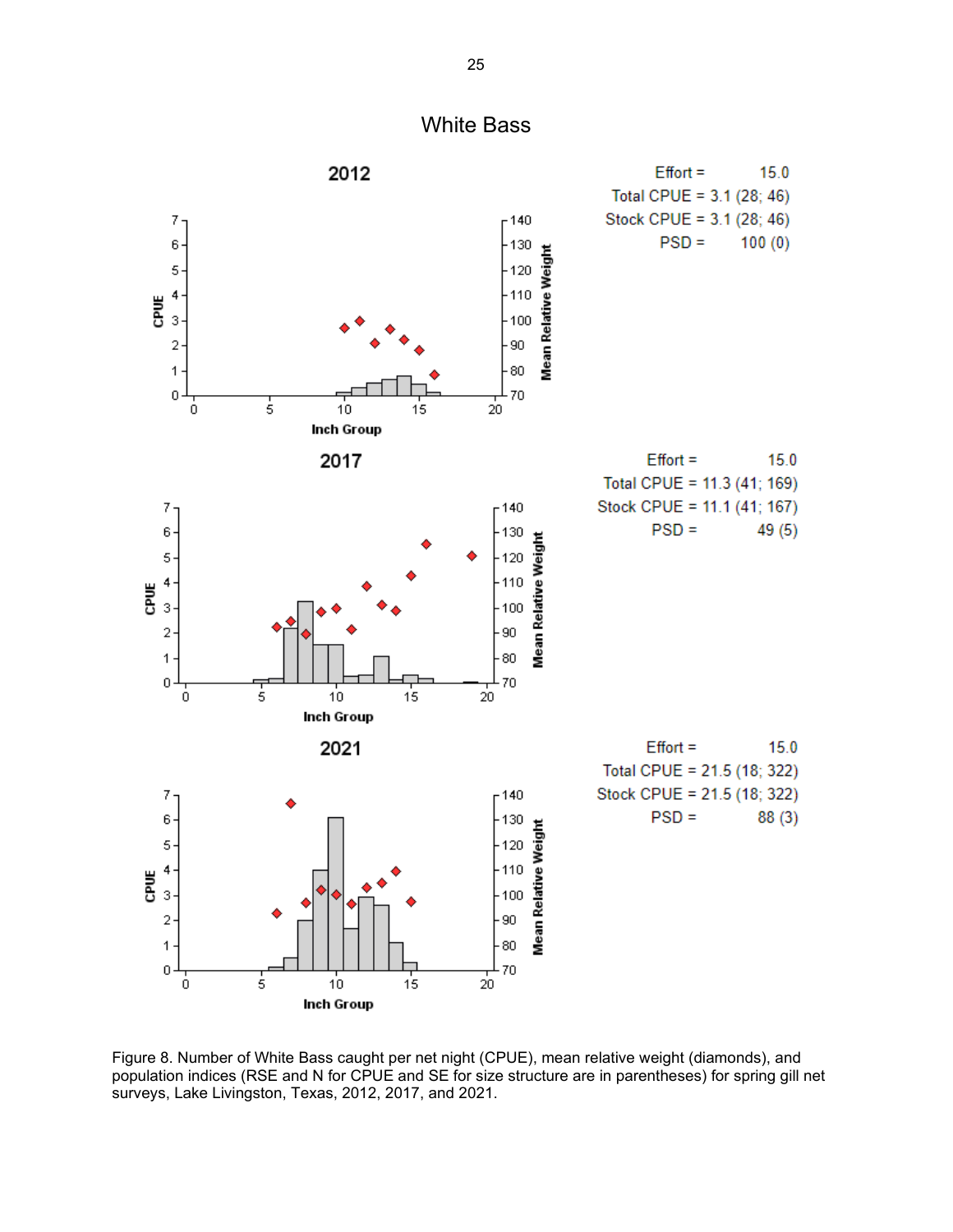Table 10. Creel survey statistics for White Bass at Lake Livingston, Texas, from June through August 2011, June through August 2016, and June through August 2020. Total catch per hour is for anglers targeting White Bass and total harvest is the estimated number of White Bass harvested by all anglers. Relative standard errors (RSE) are in parentheses.

|                        |               | Year           |                |
|------------------------|---------------|----------------|----------------|
| Creel survey statistic | 2011          | 2016           | 2020           |
| Surface area (acres)   | 73,887        | 83,277         | 83,277         |
| Directed effort (h)    | 2,780.49 (64) | 11,792.20 (50) | 32,116.40 (63) |
| Directed effort/acre   | 0.04(64)      | 0.14(50)       | 0.39(63)       |
| Total catch per hour   | 2.77(100)     | 2.41(62)       | 4.34(25)       |
| <b>Total harvest</b>   | 9,389.00 (67) | 25,162.00 (82) | 35,916.00 (70) |
| Harvest/acre           | 0.13(67)      | 0.30(82)       | 0.43(70)       |
| Percent legal released | 0.0           | 0.0            | 2.3            |



Figure 9. Length frequency of harvested White Bass observed during creel surveys at Lake Livingston, Texas, June 2011 through August 2020, all anglers combined. N is the number of harvested White Bass observed during creel surveys, and TH is the total estimated harvest for the creel period.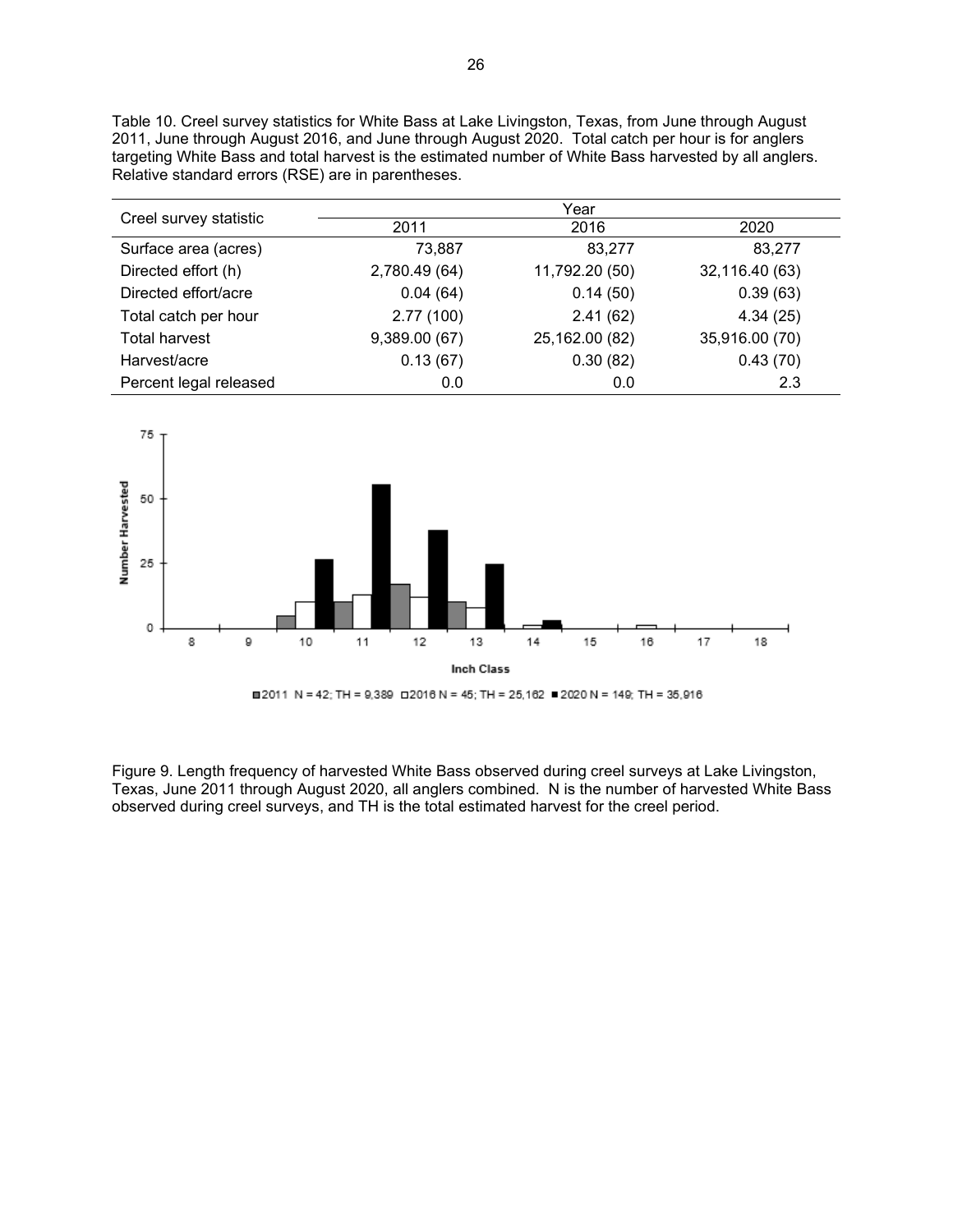<span id="page-28-0"></span>

Figure 10. Number of Striped Bass caught per net night (CPUE), mean relative weight (diamonds), and population indices (RSE and N for CPUE and SE for size structure are in parentheses) for spring gill net surveys, Lake Livingston, Texas, 2012 and 2017. No Striped Bass were collected in 2021.



Figure 11. Length frequency of harvested Striped Bass observed during creel surveys at Lake Livingston, Texas, June through August 2011, all anglers combined. N is the number of harvested Striped Bass observed during creel surveys, and TH is the total estimated harvest for the creel period. No Striped Bass were observed as harvested in 2016 or 2020.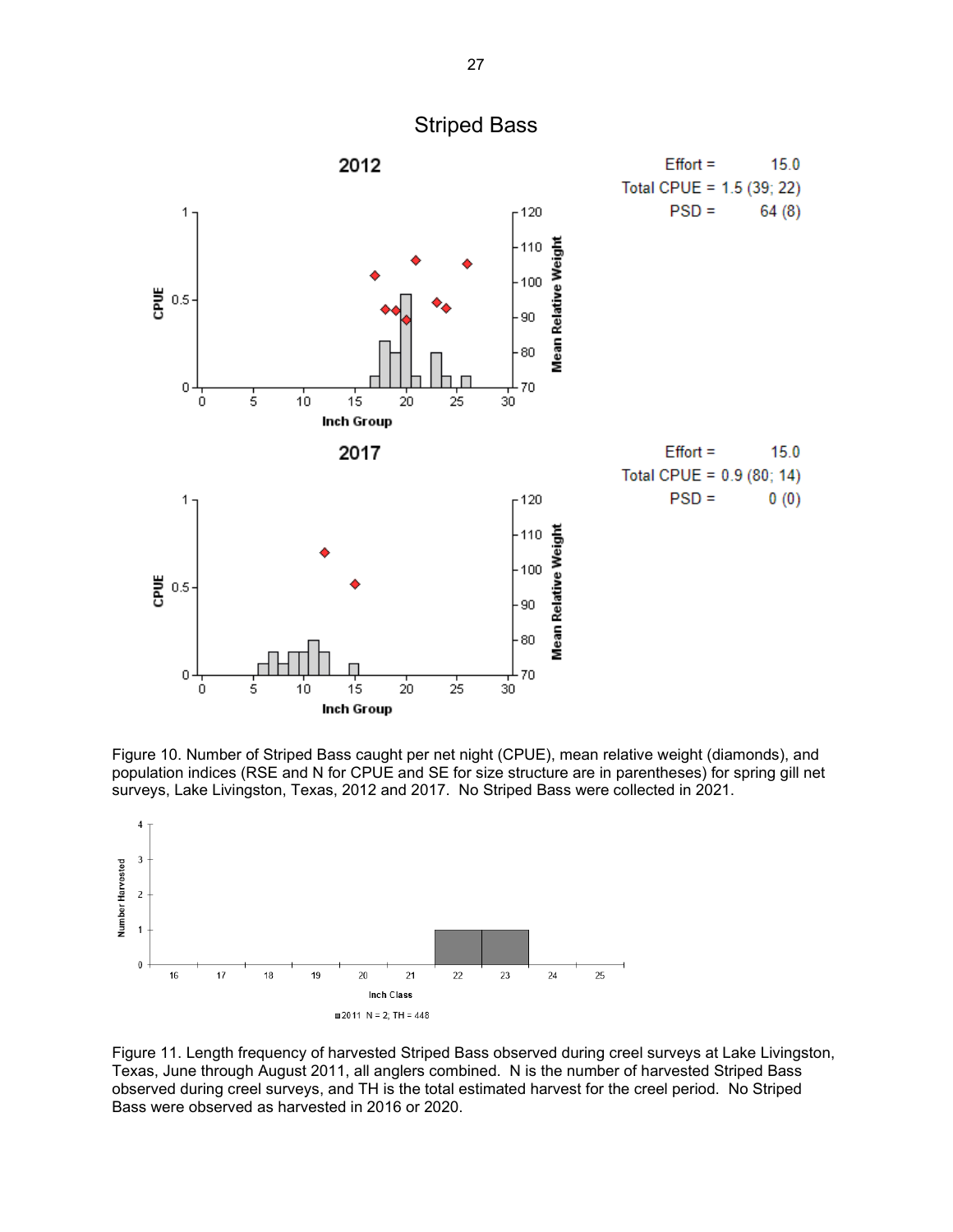<span id="page-29-0"></span>

Figure 12. Number of Largemouth Bass caught per hour (CPUE, bars), mean relative weight (diamonds), and population indices (RSE and N for CPUE and SE for size structure are in parentheses) for the fall electrofishing survey, Lake Livingston, Texas, 2011.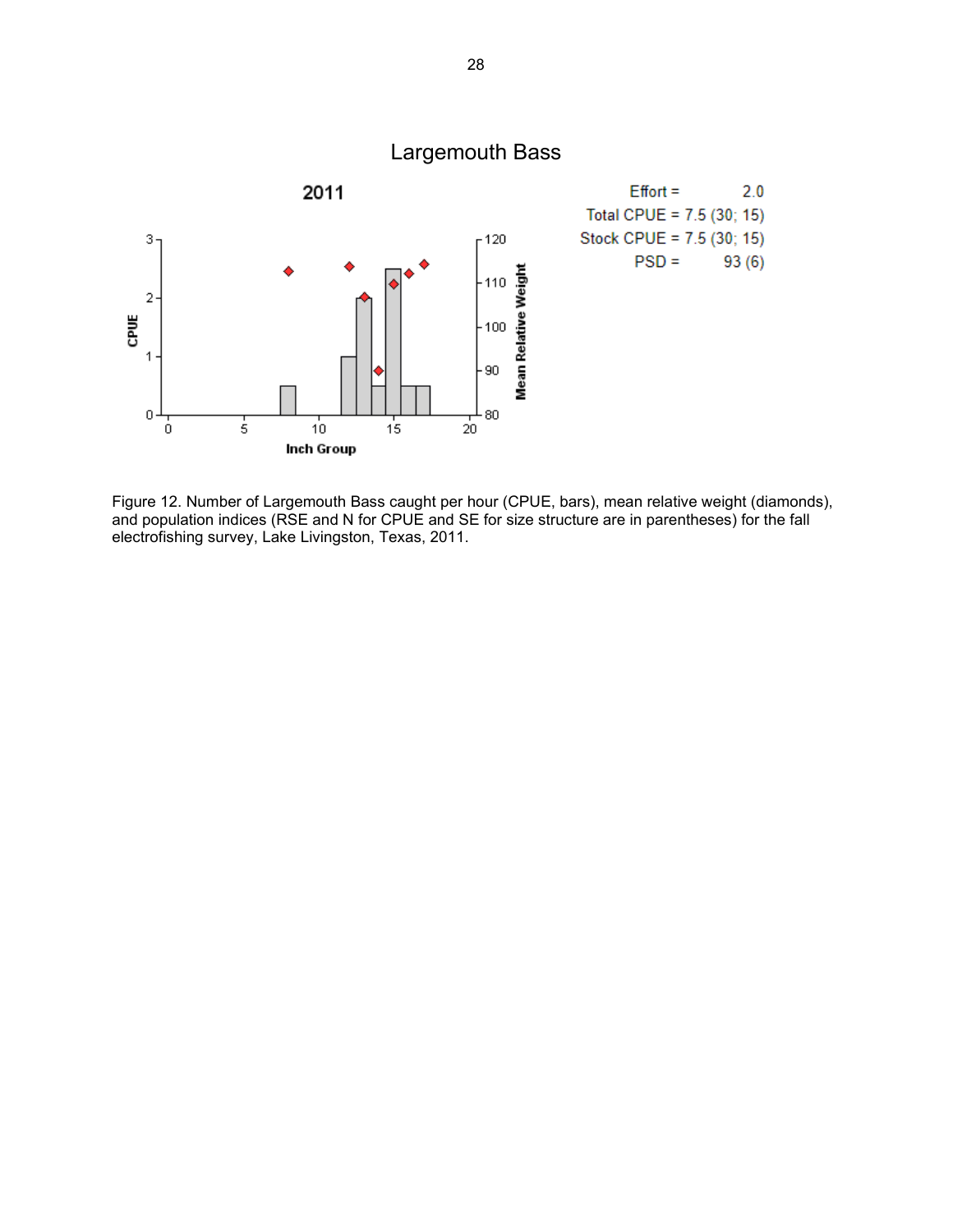

Figure 13. Number of Largemouth Bass caught per hour (CPUE, bars), mean relative weight (diamonds), and population indices (RSE and N for CPUE and SE for size structure are in parentheses) for fall electrofishing surveys, Lake Livingston, Texas, 2016 and 2020. These surveys were conducted during the day, and survey sites were randomly selected within 10 creeks and embayments with more desirable habitat.

Largemouth Bass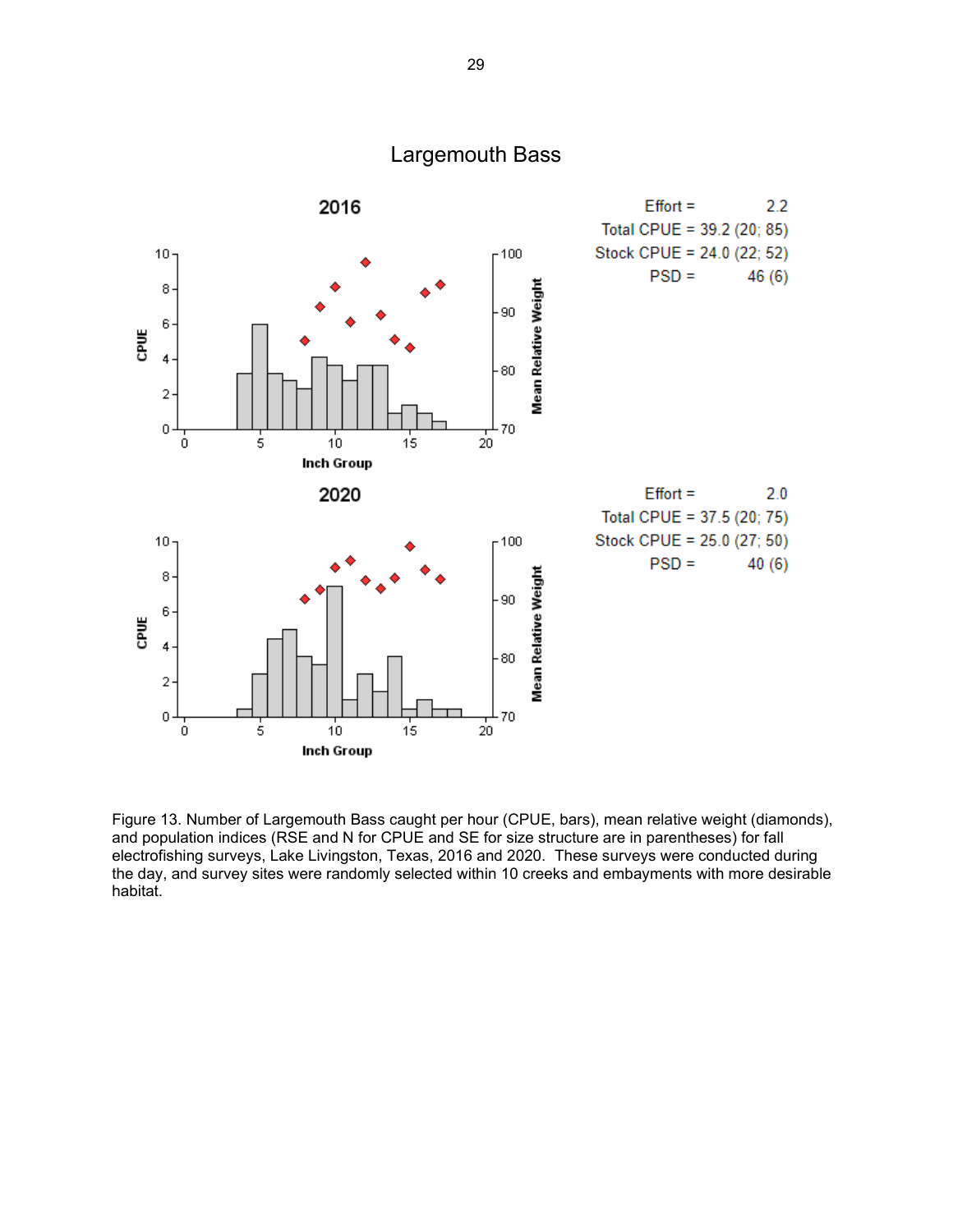Table 11. Creel survey statistics for Largemouth Bass at Lake Livingston, Texas, from June through August 2011, June through August 2016, and June through August 2020. Catch rate is for all anglers targeting Largemouth Bass. Harvest is partitioned by the estimated number of fish harvested by nontournament anglers and the number of fish retained by tournament anglers for weigh-in and release. Relative standard errors (RSE) are in parentheses.

| Creel survey statistic      | 2011            | 2016           | 2020         |
|-----------------------------|-----------------|----------------|--------------|
| Surface area (acres)        | 73,887          | 83,277         | 83,277       |
| Directed angling effort (h) |                 |                |              |
| Tournament                  | 0.00            | 0.00           | 0.00         |
| Non-tournament              | 5,841.36 (50)   | 4,226.08 (55)  | 0.00         |
|                             |                 |                |              |
| All black bass anglers      | 5,841.36 (50)   | 4,226.08 (55)  | 0.00         |
| combined                    |                 |                |              |
| Angling effort/acre         | 0.08(50)        | 0.05(55)       | 0.00         |
|                             |                 |                |              |
| Catch rate (number/h)       | 1.13(27)        | 0.48(36)       |              |
|                             |                 |                |              |
| <b>Total catch</b>          | 5,989.00 (71)   | 4,040.00 (155) | 0.00         |
| $< 4.0$ lbs                 | $5,989 - 100\%$ | $3,487 - 86%$  | $\mathbf{0}$ |
| $\geq$ 4-6.9 lbs            | 0               | $553 - 14%$    | $\mathbf{0}$ |
| > 7-9.9 lbs                 | 0               | 0              | $\mathbf 0$  |
| $> 10$ lbs                  | $\mathbf{0}$    | 0              | $\mathbf 0$  |
|                             |                 |                |              |
| Harvest                     |                 |                |              |
| Non-tournament harvest      | 1,341.00 (105)  | 1,677.00 (171) | 0.00         |
| Harvest/acre                | 0.02(93)        | 0.02(171)      | 0.00         |
|                             |                 |                |              |
| Tournament weigh-in         |                 |                |              |
| and release                 | 0.00            | 0.00           | 0.00         |
|                             |                 |                |              |
| Percent legal released      | 40.0            | 0.0            | <b>NA</b>    |
| (non-tournament)            |                 |                |              |



Figure 14. Length frequency of harvested Largemouth Bass observed during creel surveys at Lake Livingston, Texas, June 2011 through August 2016, all anglers combined. N is the number of harvested Largemouth Bass observed during creel surveys, and TH is the total estimated harvest for the creel period. No Largemouth Bass were observed as harvested in 2020.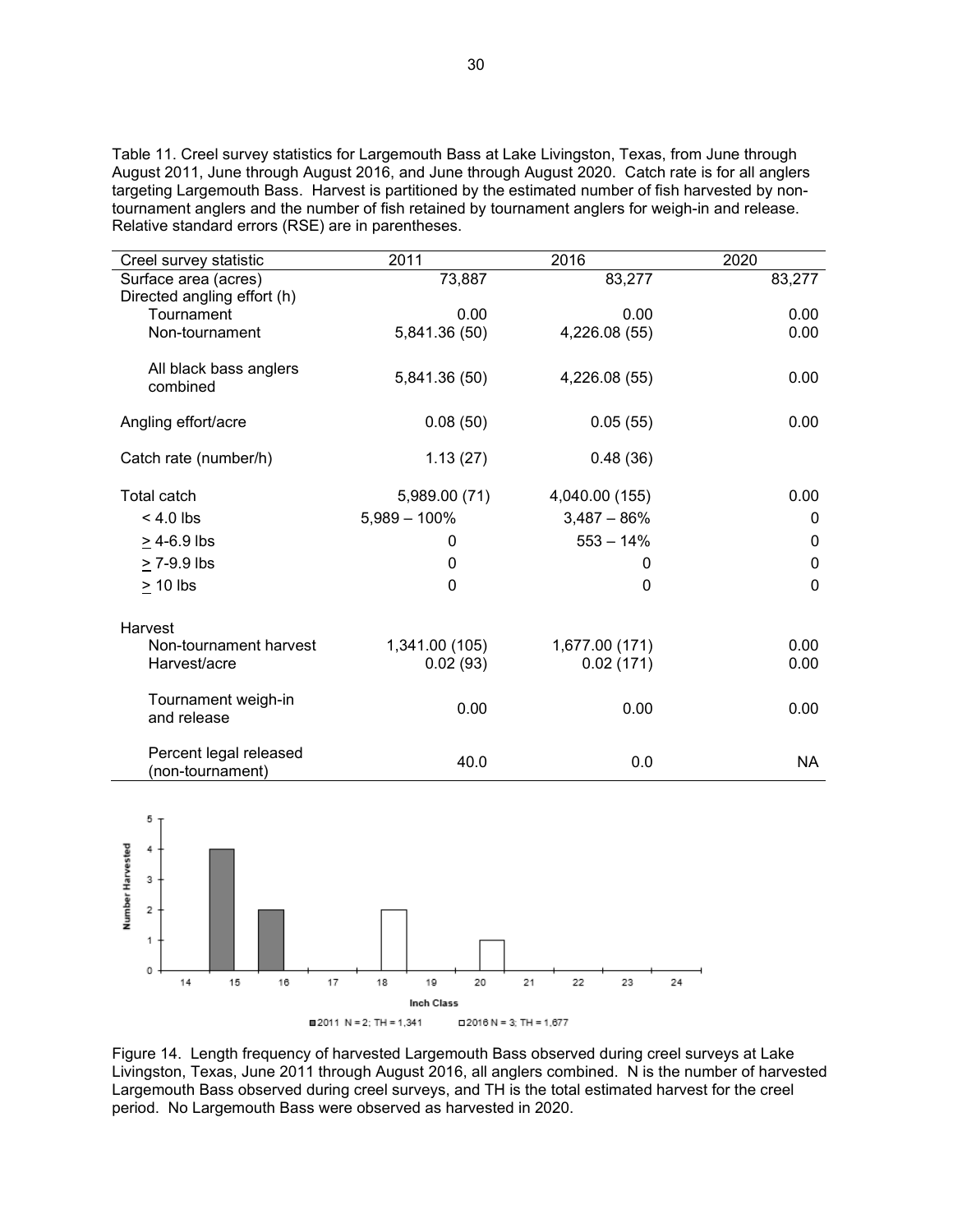| Livingston, Texas. FLMB = Florida Largemouth Bass, NLMB = Northern Largemouth Bass, F1 = first |
|------------------------------------------------------------------------------------------------|
| generation hybrid between a FLMB and a NLMB, Fx = second or higher generation hybrid between a |
| FLMB and a NLMB. Genetic composition was determined with micro-satellite DNA analysis.         |
|                                                                                                |

Table 12. Results of genetic analysis of Largemouth Bass collected by fall electrofishing, Lake

|      |             | Number of fish |    |           |             |                   |                       |
|------|-------------|----------------|----|-----------|-------------|-------------------|-----------------------|
| Year | Sample size | <b>FLMB</b>    | F1 | <b>Fx</b> | <b>NLMB</b> | % FLMB<br>alleles | % pure<br><b>FLMB</b> |
| 2011 | 29          | 0              | 0  | 23        | 6           | 26.0              | 0.0                   |
| 2020 | 29          | 0              | 0  | 24        | 5           | 25.0              | 0.0                   |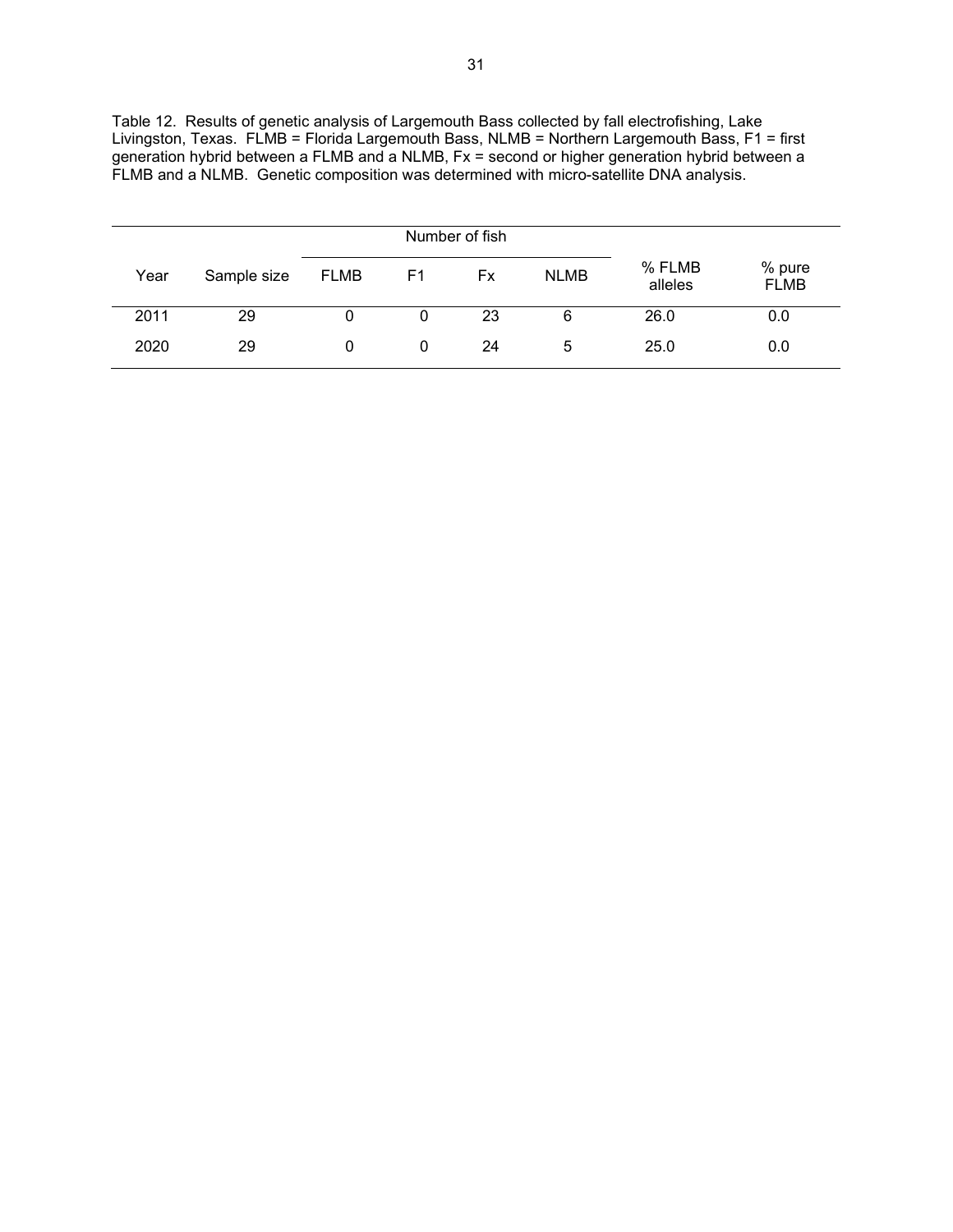# **Crappies**

<span id="page-33-0"></span>Table 13. Creel survey statistics for crappies at Lake Livingston, Texas, from June through August 2011, June through August 2016, and June through August 2020. Total catch per hour is for anglers targeting White Crappie and total harvest is the estimated number of White Crappie harvested by all anglers. Relative standard errors (RSE) are in parentheses.

|                        | Year   |              |                |  |  |
|------------------------|--------|--------------|----------------|--|--|
| Creel survey statistic | 2011   | 2016         | 2020           |  |  |
| Surface area (acres)   | 73,887 | 83,277       | 83,277         |  |  |
| Directed effort (h)    | 0.00   | 735.17 (122) | 1,708.73 (90)  |  |  |
| Directed effort/acre   | 0.00   | 0.01(122)    | 0.02(90)       |  |  |
| Total catch per hour   |        | 0.00         | 3.38(19)       |  |  |
| <b>Total harvest</b>   | 0.00   | 0.00         | 4,098.00 (113) |  |  |
| Harvest/acre           | 0.00   | 0.00         | 0.05(113)      |  |  |
| Percent legal released |        |              | 0.0            |  |  |



Figure 15. Length frequency of harvested crappies observed during creel surveys at Lake Livingston, Texas, June through August 2020, all anglers combined. N is the number of harvested crappies observed during creel surveys, and TH is the total estimated harvest for the creel period. No crappies were observed as harvested in 2011 or 2016.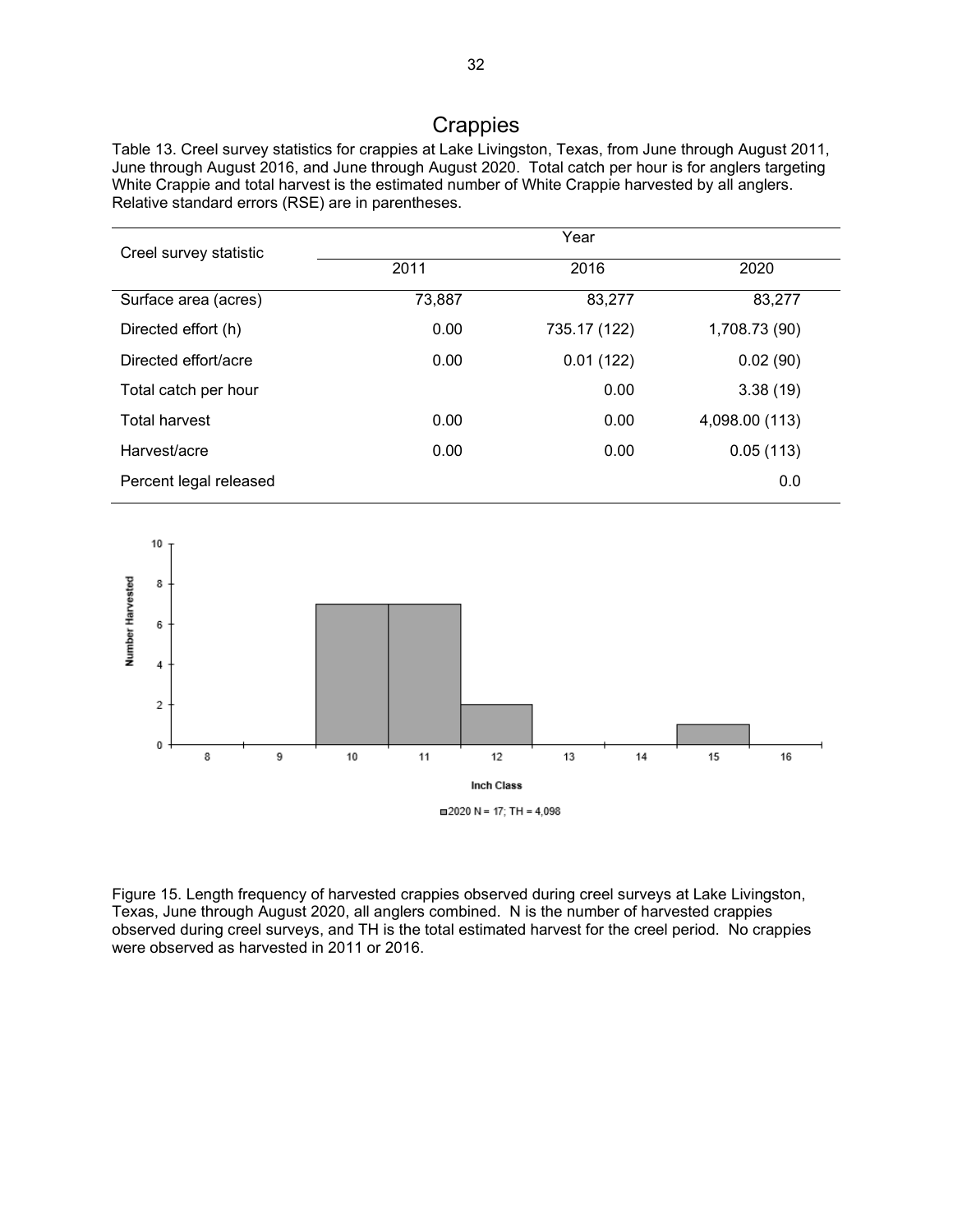### Proposed Sampling Schedule

|                           | Survey year |           |           |           |
|---------------------------|-------------|-----------|-----------|-----------|
|                           | 2021-2022   | 2022-2023 | 2023-2024 | 2024-2025 |
| Angler Access             |             |           |           | X         |
| <b>Structural Habitat</b> |             |           |           | X         |
| Vegetation                | X           | X         | X         | X         |
| Electrofishing - Fall     |             |           |           | X         |
| Gill netting              |             |           |           | X         |
| Creel survey              |             |           |           | X         |
| Report                    |             |           |           | X         |
|                           |             |           |           |           |

<span id="page-34-0"></span>Table 14. Proposed sampling schedule for Lake Livingston, Texas. Survey period is June through May. Gill netting surveys are conducted in the spring, while electrofishing surveys are conducted in the fall.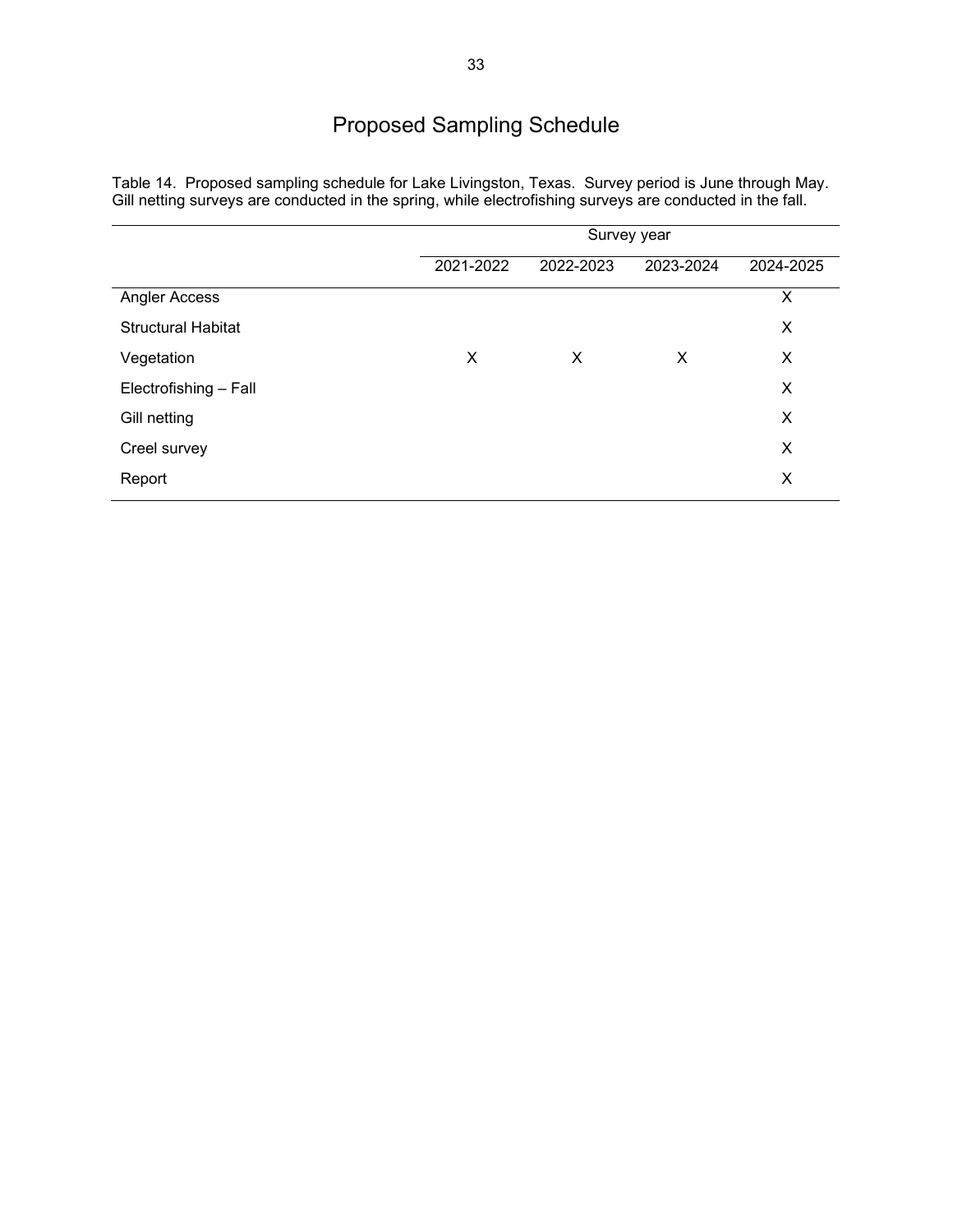# <span id="page-35-0"></span>**APPENDIX A – Catch rates for all species from all gear types**

Number (N) and catch rate (CPUE) (RSE in parentheses) of all target species collected from all gear types from Lake Livingston, Texas, 2020-2021. Sampling effort was 15 net nights for gill netting and 2 hours for electrofishing.

| Species                |     | <b>Gill Netting</b><br>Electrofishing |       |             |
|------------------------|-----|---------------------------------------|-------|-------------|
|                        | N   | <b>CPUE</b>                           | N     | <b>CPUE</b> |
| Spotted Gar            | 1   | 0.1                                   |       |             |
| Gizzard Shad           | 3   | 0.2                                   | 580   | 290.0       |
| <b>Threadfin Shad</b>  |     |                                       | 7,575 | 3,787.5     |
| Common Carp            | 34  | 2.3                                   |       |             |
| <b>Blue Catfish</b>    | 640 | 42.7                                  |       |             |
| <b>Channel Catfish</b> | 23  | 1.5                                   |       |             |
| <b>White Bass</b>      | 322 | 21.5                                  |       |             |
| <b>Yellow Bass</b>     | 75  | 5.0                                   |       |             |
| Bluegill               |     |                                       | 98    | 49.0        |
| Longear Sunfish        |     |                                       | 26    | 13.0        |
| Redear Sunfish         |     |                                       | 4     | 2.0         |
| Largemouth Bass        |     |                                       | 75    | 37.5        |
| <b>White Crappie</b>   | 4   | 0.3                                   |       |             |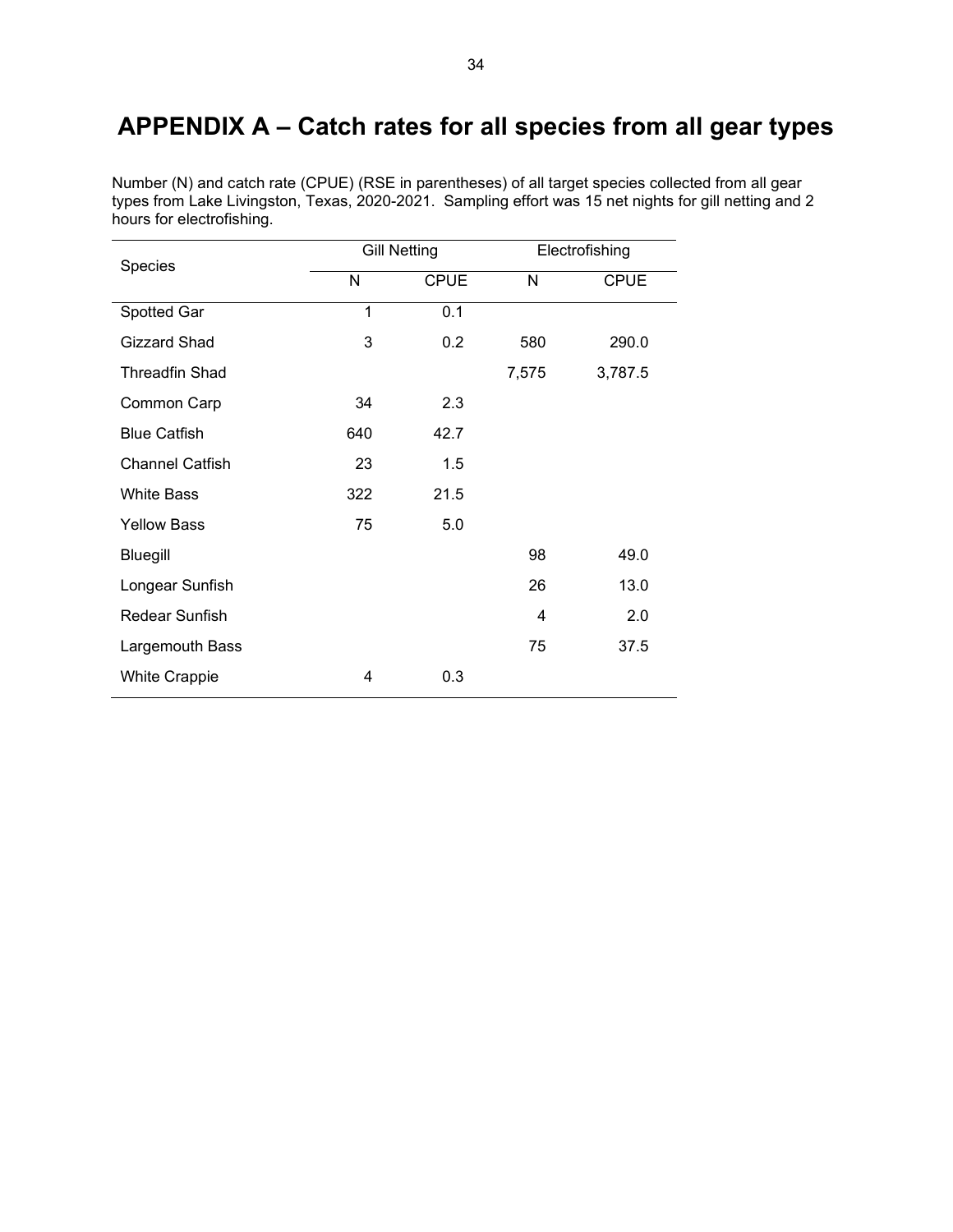<span id="page-36-0"></span>

**APPENDIX B – Map of sampling locations**

Location of sampling sites, Lake Livingston, Texas, 2020-2021. Gill net and electrofishing stations are indicated by G and E, respectively. Water level was near full pool at time of sampling.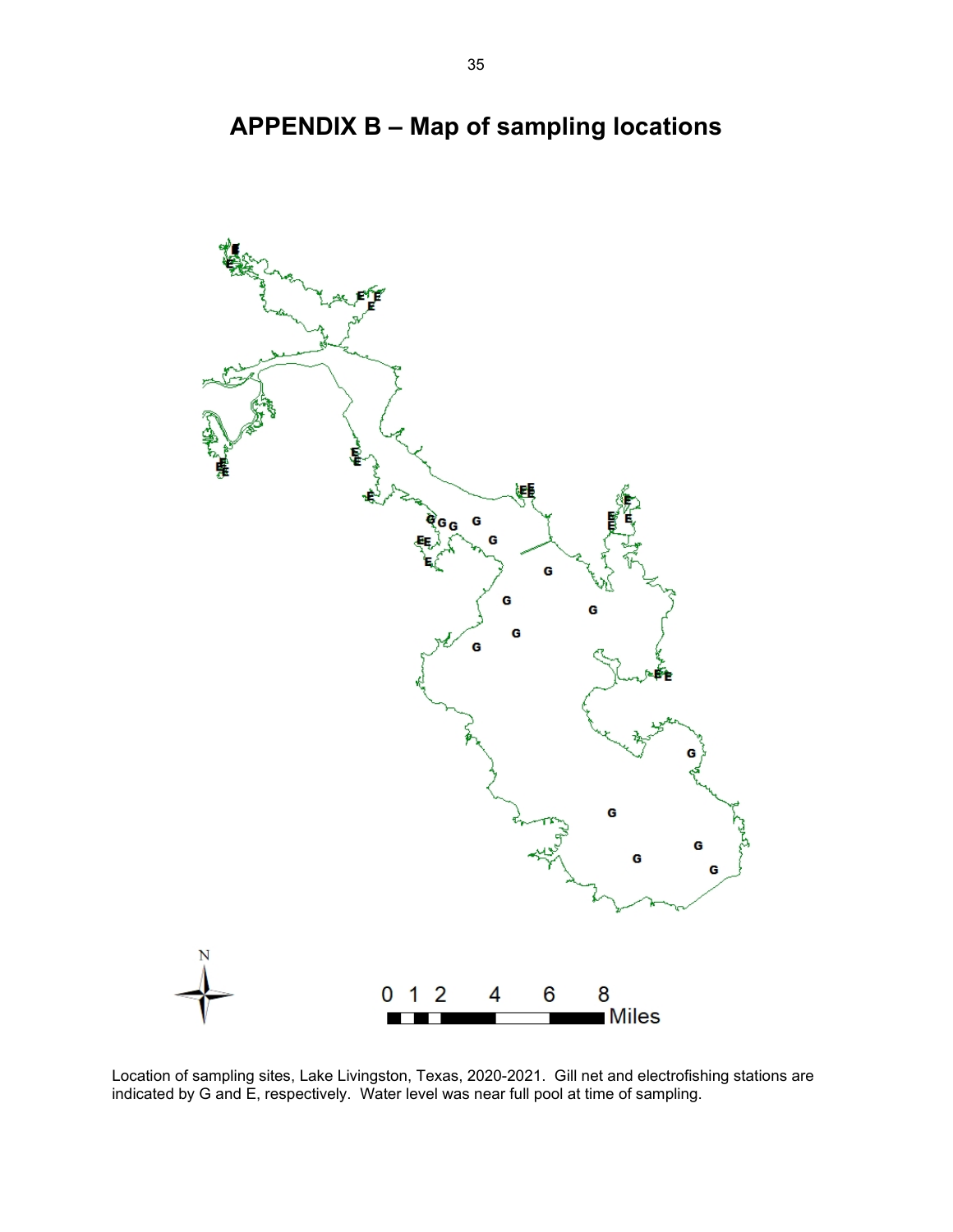<span id="page-37-0"></span>

# **APPENDIX C – Reporting of creel ZIP code data**

Frequency of anglers that traveled various distances (miles) to Lake Livingston, Texas, as determined from the June through August 2020 creel survey.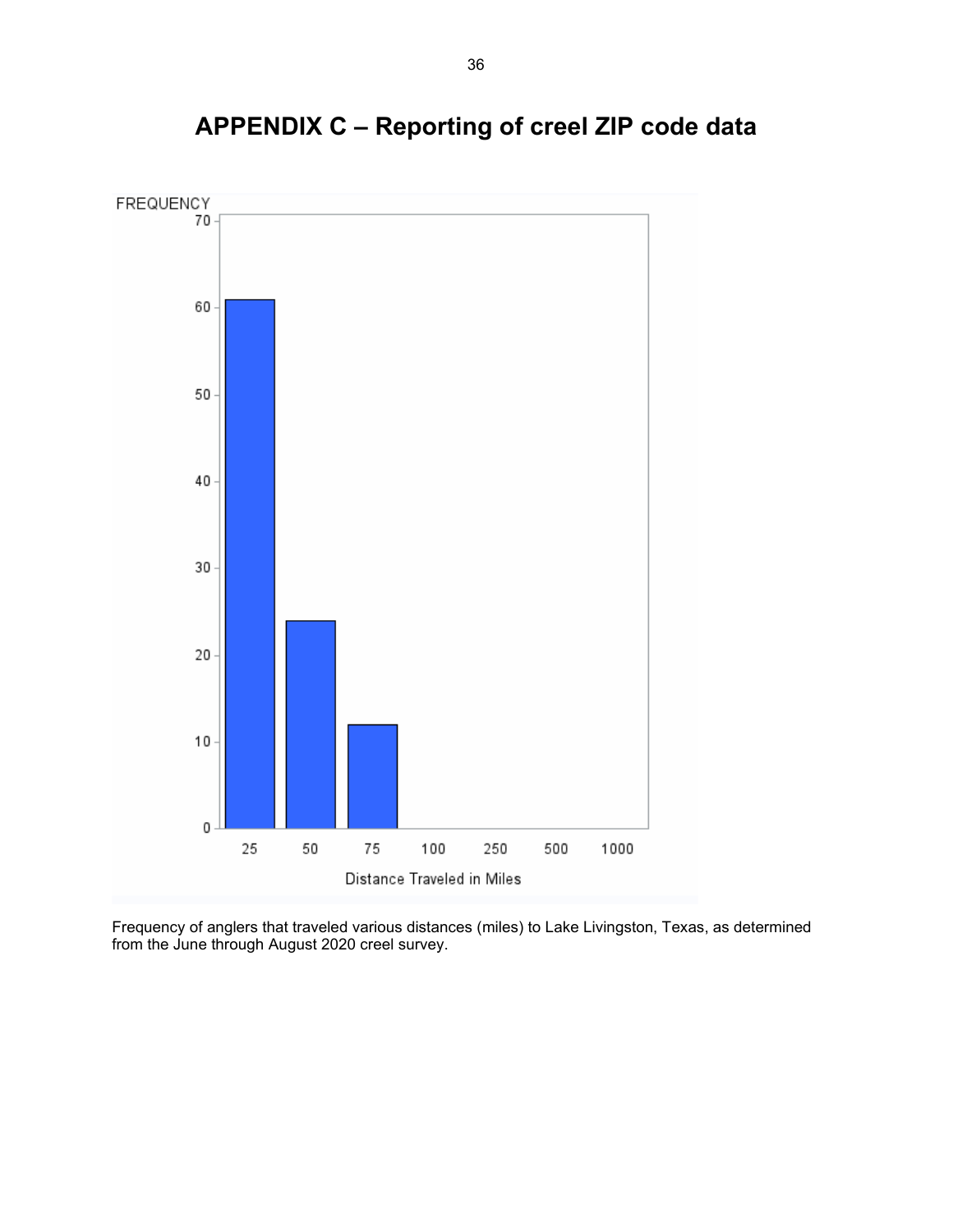# <span id="page-38-0"></span>**APPENDIX D – Fish consumption advisory issued by TDSHS**

Fish consumption advisory issued by the Texas Department of State Health Services for Lake Livingston and the Trinity River (U.S. Highway 287 downstream to U.S. Highway 90) due to elevated levels of dioxins and polychlorinated biphenyls, December 2015. Recommended serving size is eight ounces.

| <b>Species</b>          | Women of childbearing<br>age & children under 12 | Women past childbearing age<br>and persons 12 and older |
|-------------------------|--------------------------------------------------|---------------------------------------------------------|
| <b>Blue Catfish</b>     | DO NOT EAT                                       | 1 serving/month                                         |
| <b>Flathead Catfish</b> | DO NOT EAT                                       | 1 serving/month                                         |
| <b>Freshwater Drum</b>  | DO NOT EAT                                       | 2 servings/month                                        |
| Gar (all species)       | DO NOT EAT                                       | DO NOT EAT                                              |
| Smallmouth Buffalo      | DO NOT EAT                                       | 1 serving/month                                         |
| <b>Striped Bass</b>     | 1 serving/month                                  | 3 servings/month                                        |
| <b>White Bass</b>       | 1 serving/month                                  | 3 servings/month                                        |